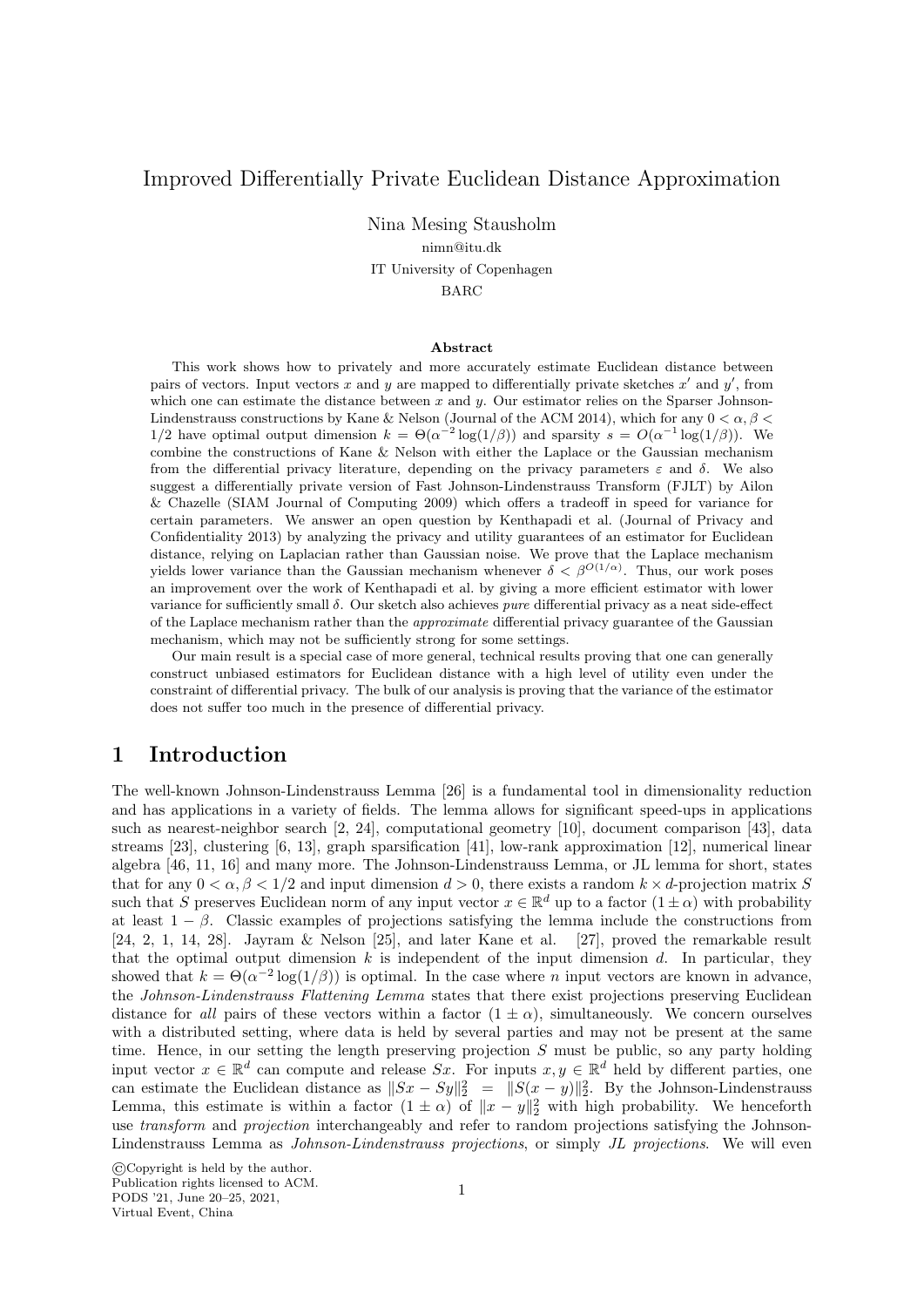misuse this convention slightly, as we also use this name for projections that preserve Euclidean norm in expectation, as defined in Definition 4.

As the input  $x$  may contain sensitive information, the released projection of  $x$  must preserve *privacy* to prevent third parties from learning the input  $x$ . Privacy has often been obtained through simple anonymization by removing obvious identifiers, but several cases have shown that this approach is insufficient [3, 15, 36, 42]. Due to its stringent definition and provable guarantees, we concern ourselves with *differential privacy* [18], which is usually achieved by perturbing the result of a query, to obfuscate the true result slightly. Thus, we analyze the privacy and utility guarantees when adding noise to the projection Sx. That is, for a noise distribution D and noise vectors  $\eta, \mu \in \mathcal{D}^k$ , we analyze whether we can privately and accurately estimate  $||x - y||_2^2$  from  $Sx + \eta$  and  $Sy + \mu$ . The main questions of interest are: How much noise do we need to add? and What utility guarantees can we achieve? We define differential privacy and mention common choices for noise distribution  $D$  in Section 3.2.

#### 1.1 Differentially Private Random Projections

This work improves on the work of Kenthapadi et al. [29], in which it was shown how to construct an  $(\varepsilon, \delta)$ -differentially private version of a JL transform allowing for high accuracy estimators for squared Euclidean distance. The idea applied by Kenthapadi et al. is simple: Let  $P$  be the i.i.d. normally distributed JL transform where each entry is drawn from the standard Normal distribution. For input vector  $x \in [0, 1]^d$ , add Gaussian noise to each entry of Px.

Kenthapadi et al. prove Theorems 1 and 2. We remark that these results extend naturally to  $x, y \in \mathbb{R}^d$ .

**Theorem 1** ([29]). Let P be a  $k \times d$ -projection matrix with i.i.d. entries from the standard Normal distribution

and let  $x, y \in [0,1]^d$  be input vectors. Let  $\eta, \mu \sim \mathcal{N}(0, \sigma^2)^k$  be noise vectors. If  $\sigma \geq 4/\varepsilon \sqrt{\log(1/\delta)}$ ,  $\varepsilon < \ln(1/\delta)$  and  $k > 2(\ln(d) + \ln(2/\delta))$ , then  $Px + \eta$  is  $(\varepsilon, \delta)$ -differentially private.

Note 1. Kenthapadi et al. show that for  $k > 2\ln(d) + 2\ln(1/\delta')$ , the  $\ell_2$ -sensitivity of P is greater than 2 with probability at most  $\delta'$ . We will assume that the  $\ell_2$ -sensitivity of P is computed exactly in an initializing step, as discussed in Section 2.1.1, and hence avoid this assumption on k. From [25, 27] we know that for any  $\alpha, \beta \in (0, 1/2)$   $k = \Theta(\alpha^{-2} \log(1/\beta))$  is optimal in the non-private case. We use this value of k and discuss the optimal k for the noisy construction in Section 6.2.1. We also remark that the  $\sigma$  in Theorem 1 can be exchanged with  $\sigma \geq \Delta_2 \varepsilon^{-1} \sqrt{2 \log(1.25/\delta)}$  by a later result from [19] (See Lemma 2), where  $\Delta_2$  is the (exact)  $\ell_2$ -sensitivity of P.

**Theorem 2** ([29]). Let P be a  $k \times d$ -projection matrix with i.i.d. entries from the standard Normal distribution and  $x, y \in [0,1]^d$  be input vectors. Let  $\eta, \mu \sim \mathcal{N}(0, \sigma^2)^k$  be noise vectors, where  $\sigma$  is independent of the realization of P. Define

$$
\hat{E}_{iid} := ||(Px + \eta) - (Py + \mu)||_2^2 - 2k\sigma^2.
$$

Then

1.  $\hat{E}_{iid}$  is an unbiased estimator for  $||x-y||_2^2$ .

2. Var 
$$
\left[\hat{E}_{iid}\right] = \frac{2}{k} ||x - y||_2^4 + 8\sigma^2 ||x - y||_2^2 + 8\sigma^4 k
$$
.

Note 2. Letting  $\sigma$  be independent of the realization of P might lead to complete loss of privacy if the  $\ell_2$ -sensitivity of P is much higher than 1, as argued in Section 2.1.1. Hence, we let  $\sigma$  be a function of the exact  $\ell_2$ -sensitivity of P,  $\Delta_2$ , as discussed in Note 1.

### 1.2 New Contributions

An immediate idea to achieve a speed-up is to apply the techniques of Kenthapadi et al. to a JL transform, which is faster than the i.i.d. normally distributed JL transform. We show such a result for a private Fast Johnson-Lindenstrauss Transform (FJLT) [2] in Section 5.2, but remark that the privacy issue of Kenthapadi et al. mentioned in Note 2 carries over, if we simply exchange the i.i.d. normally distributed JL transform for the FJLT. We discuss how to address this issue in Section 5 to obtain a differentially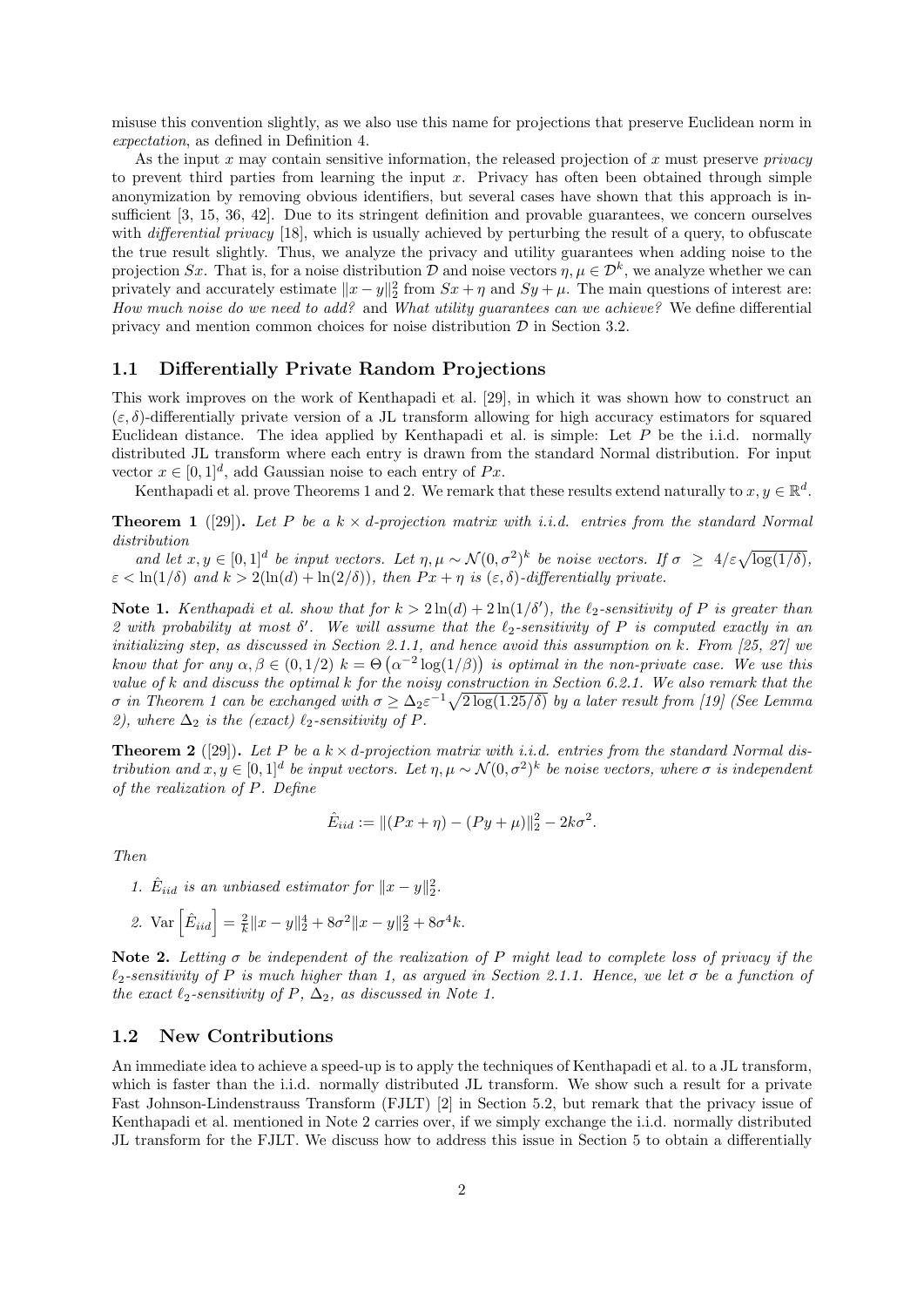private version of FJLT, where  $\sigma$  does not depend on the  $\ell_2$ -sensitivity of the transform (which could be very large). Kenthapadi et al. leave open the question of whether we can obtain better results with Laplacian noise. We answer this question by proving that we can indeed obtain an  $\varepsilon$ -differentially private estimator for squared Euclidean distances, which has better variance for certain parameters. Specifically, we show the following main theorem:

**Theorem 3.** For any  $0 < \alpha, \beta < 1/2$  and any integer  $d > 0$  there exists a random  $k \times d$ -projection S for  $k = \Theta\left(\alpha^{-2}\log(1/\beta)\right)$  with sparsity  $s = O\left(\alpha^{-1}\log(1/\beta)\right)$  and a distribution  $\mathcal D$  over  $\mathbb R$  such that for any  $x, y \in \mathbb{R}^d$  and  $\eta, \mu \sim \mathcal{D}^k$  we define:

$$
\hat{E}_{SJLT} := ||(Sx + \eta) - (Sy + \mu)||_2^2 - \frac{2ks}{\varepsilon^2}.
$$

Then

- 1.  $\hat{E}_{SJLT}$  is an unbiased estimator for  $||x-y||_2^2$ .
- 2. Var  $\left[\hat{E}_{SJLT}\right] \leq \frac{2}{k} \|x y\|_2^4 + O\left(\frac{s}{\varepsilon^2} \|x y\|_2^2 + \frac{s^2}{\varepsilon^4}\right)$  $\frac{s^2}{\varepsilon^4}k\Big)$ .
- 3. The sketch  $(S, Sx + \eta)$  is  $\varepsilon$ -differentially private.
- 4. For a data stream, we can update the sketch  $(S, Sx + \eta)$  in time  $O(s)$ .
- 5.  $Sx + \eta$  can be computed in time  $O(s||x||_0 + k)$ . Given  $Sx + \eta$  and  $Sy + \mu$ ,  $\hat{E}_{SJLT}$  can be computed in time  $O(k)$ .

The noise distribution  $\mathcal D$  will depend on the sparsity of S but it is crucial that  $\mathcal D$  is otherwise independent of S. We state our improvements over the work of Kenthapadi et al. [29]:

• Recall that the projection  $P$  of Kenthapadi et al. has constant  $\ell_2$ -sensitivity with high probability. Under this assumption, we combine Theorems 1, 2 and Note 1 to see that

$$
\text{Var}[\hat{E}_{iid}] = \frac{2}{k} \|x-y\|_2^4 + O\left(\frac{\log(1/\delta)}{\varepsilon^2} \|x-y\|_2^2 + \frac{\log^2(1/\delta)}{\varepsilon^4} k\right)
$$

,

and so  $\hat{E}_{SJLT}$  improves over  $\hat{E}_{iid}$  in terms of variance whenever  $\delta < e^{-s} = \beta^{O(1/\alpha)}$  (see Section 7). In the case where P has higher sensitivity, our results give an even better improvement.

- Kenthapadi et al. have an additional initialization cost of  $O(dk)$  to compute the sensitivity of the projection matrix. We refer the reader to Section 2.1.1 for a detailed discussion.
- Our estimator  $\hat{E}_{SJLT}$  is more efficient as the update time, i.e., time to compute  $Sx + \eta$ , is  $O(s||x||_0 + k)$  rather than  $O(k||x||_0 + k)$  for  $s = o(k)$ .
- Rather than *approximate* differential privacy, which may be insufficient for some applications, we achieve pure differential privacy.

Our improved efficiency in Theorem 3 relies on the sparsity of the Sparser JL transforms by Kane & Nelson [28], henceforth referred to as the SJLT. We remark that the results of Kenthapadi et al. extend naturally to these JL transforms, and thus they would obtain the same efficiency for  $\delta > \beta^{O(1/\alpha)}$ . We do, although, give the analysis proving that these transforms can indeed be used. Using a SJLT instead of the i.i.d. normally distributed transform, the work of Kenthapadi et al. would also avoid the initialization cost.

Related to our analysis for the SJLT, we remark that our main result is, in fact, a special case of an even more general result: we give a class of length preserving linear transformations that allow for efficient, private estimators for Euclidean distance with a high level of utility. The FJLT and SJLT are merely examples of such linear transformations. We define what is meant by length preserving in section 3.3 and prove our general, technical results in Section 4. In Section 5 we give two differentially private versions of FJLT and in Section 6, we prove Theorem 3 by applying the technical results to the SJLT with noise from the Laplace distribution. Finally, we compare the work of Kenthapadi et al. with our private FJLT and SJLT in Section 7.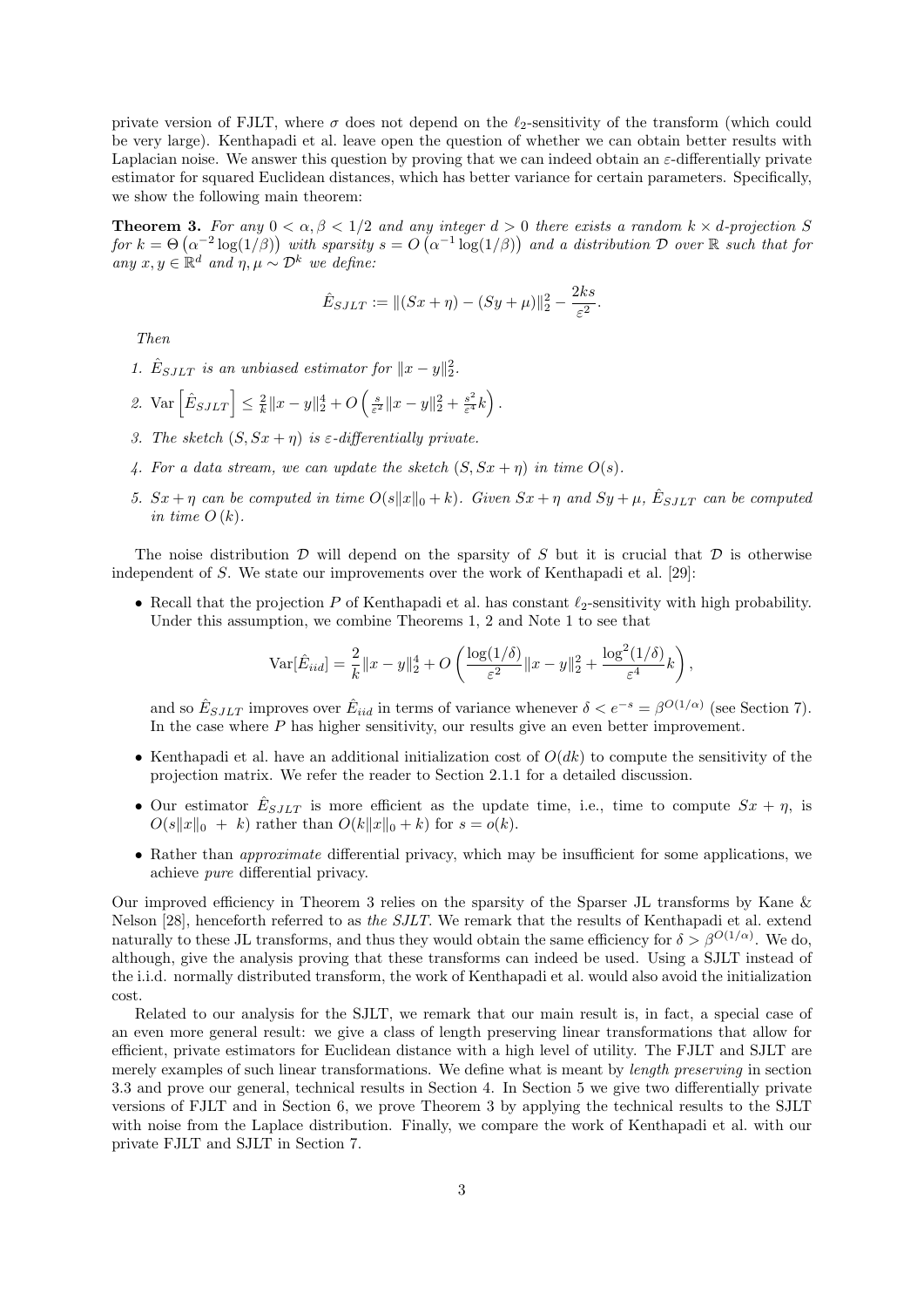# 2 Related Work

Differential privacy is usually achieved by adding random noise to the output of a query to obfuscate the exact result, before publishing the result. This idea is easily extended to vector outputs by simply adding noise to each entry of the output vector. This technique has been studied extensively in previous work, see for example [33, 38, 22, 31].

We consider a distributed setting, where party i adds noise  $\eta_i \sim \mathcal{D}^k$  to the projection  $Sx_i$  of input vector  $x_i$  and releases the noisy projection  $Sx_i + \eta_i$  for future distance estimation. All parties must use the same randomized matrix  $S$  and noise drawn from the same distribution  $D$ . It is crucial that the projection matrix is public, and only the noise be kept secret.

#### 2.1 Versions of Johnson-Lindenstrauss Transformations

We refer to the classical JL transform by Indyk & Motwani [24] as the *i.i.d.* normally distributed JL transform. As the name suggests, the random projection matrix consists of i.i.d. entries from the standard Normal distribution.

The sparsity of the random projection, i.e., the number of non-zero entries per column is an important tool in speeding up dimensionality reduction. Ailon & Chazelle [2] presented a JL transform with a sparser projection matrix with a mixture of normally distributed entries and 0s. This transform is commonly known as The Fast Johnson-Lindenstrauss Transform or in short, FJLT. We describe the transform in detail in Section 5.1.

The sparsity not only affects the sensitivity of the transformation (see Section 3.2.1 for the definition of sensitivity), but also the time required to compute the projection of an input vector  $x$ . For a random projection S with sparsity s, we can compute Sx in time  $O(s||x||_0)$ . Kane & Nelson [28] show that the JL transform of Dasgupta et al. [14] requires sparsity  $s = \tilde{\Omega}(\alpha^{-1} \log^2(1/\beta))$ , and Nelson & Nguyen showed that this sparsity is optimal up to a factor  $O(\log(1/\alpha))$  [37]. Kane & Nelson [28] also give two sparser constructions with  $s = \Theta(\alpha^{-1} \log(1/\beta))$  for embedding into  $k = \Theta(\alpha^{-2} \log(1/\beta))$  dimensions. These transformations are commonly known as The Sparser JL Transforms and we will henceforth refer to them as SJLT. We describe SJLT in Section 6.1.

#### 2.1.1 Differentially Private JL Construction

Kenthapadi et al. [29], which was also discussed in Section 1.1, give a private estimator for Euclidean distance relying on the i.i.d. normally distributed JL transform. A drawback of their construction is that the  $\ell_2$ -sensitivity is only 1 in *expectation*, so the sensitivity might not be small. This is the case if the random projection has even a single very large entry. The authors suggest drawing noise calibrated to a low sensitivity projection matrix independently of the actual projection matrix P. However, with a small probability, P does not have low sensitivity, in which case the noise is not ensured to provide differential privacy. Kenthapadi et al. "hide" the probability of drawing a high-sensitivity projection under  $\delta$ , but for a fixed P, either the noise provides privacy, or certain inputs would always be distinguishable, even in the presence of noise calibrated to low sensitivity. An alternative solution is to compute the sensitivity of the fixed P and calibrate the noise to the actual sensitivity. Hence, initialization requires time  $O(dk)$ . Kenthapadi et al. state without proof that their results extend to the JL transformations from [1, 14]. Xu et al. [47] extend the work of [29] with experimental comparisons with JTree [9], PrivBayes [48], PriView [39] and PrivateSVM [40].

### 2.2 Differentially Private Linear Transformations

Mir et al. (PODS11) [33] suggest a general framework for generating pan-private linear transformations by initializing with noise from the exponential mechanism. The work argues how to create a  $\varepsilon$ -pan private estimator for (squared) Euclidean distance with multiplicative error  $(1 + \gamma)$  and additive error poly(log  $d, \varepsilon^{-1}, \gamma^{-1}, \log(q^{-1})$ ) +  $O(Z)$ , with probability at least  $1-q$ , where Z is an upper bound on the entries of the input vector. The technique used by Mir et al. can be used for private dimensionality reduction, but is computationally inefficient as the sketch relies on the exponential mechanism for noise addition.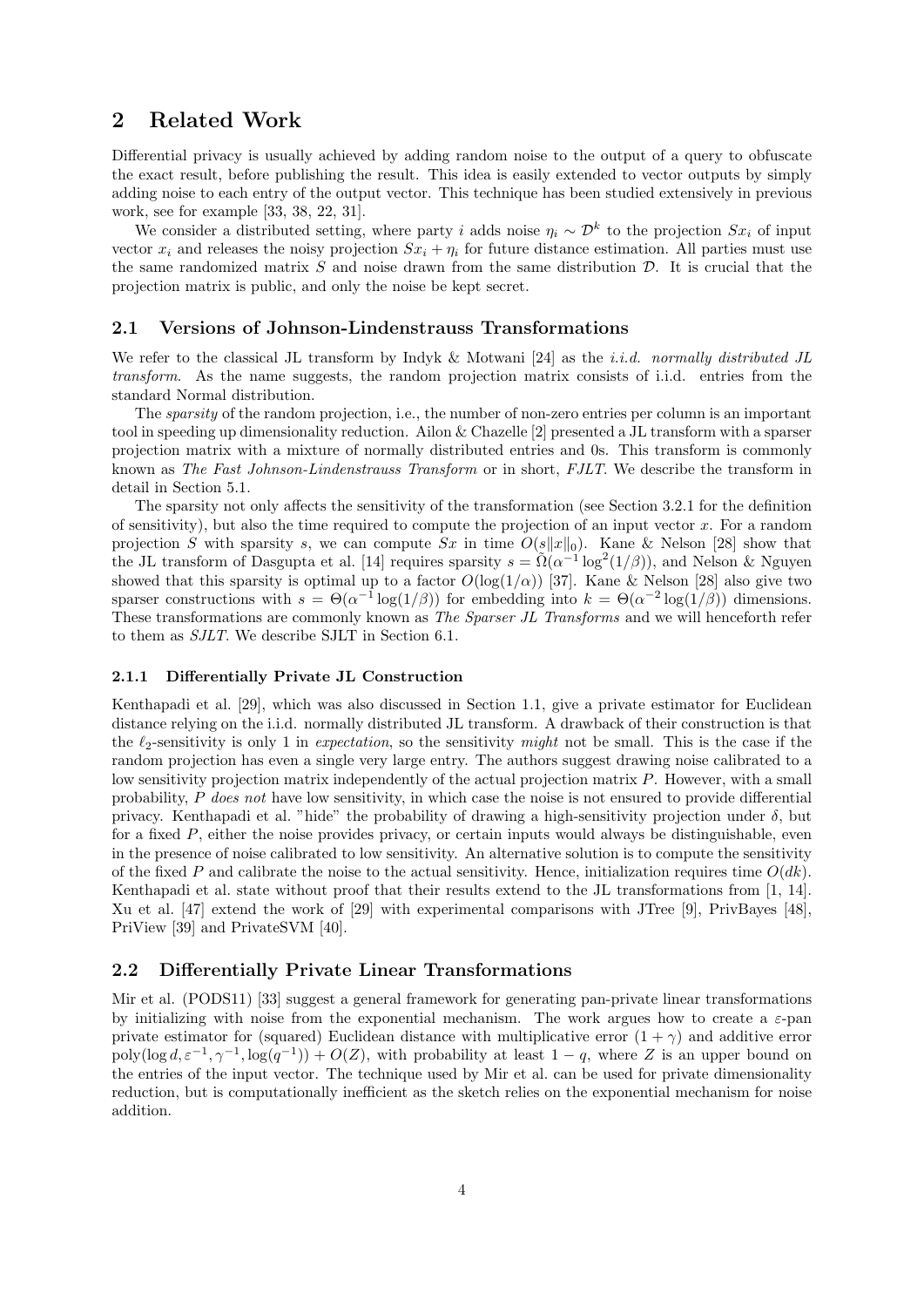In an earlier (unpublished) version of the same work, [32], Mir et al. analyze the cropped second moment for a parameter  $\tau$ , defined for input vector  $x \in \mathbb{Z}^d$  as  $\sum_{i=1}^d \min\{x_i^2, \tau\}$ . In this work, Mir et al. show a 2 $\varepsilon$ -differentially private estimator with additive error  $O_{\varepsilon}(\tau)$ √ d) with high probability. Differential privacy is achieved by an application of Randomized Response [45]. As our error depends on expected that privacy is achieved by an application of Kandomized Response [45]. As our error depends on  $||x - y||_2$  and  $\sqrt{k} < \sqrt{d}$ , we see an improvement when x and y are sparse. The problems are not directly comparable as the cropped second moment of Mir et al. applies to integer inputs, whereas we consider inputs over the reals.

#### 2.3 When Data is Known in Advance

If input data is known in advance, there are other techniques to achieve differential privacy. A central unit with access to all data can compute the *exact* distances (up to the error incurred by the JL embedding) and add noise specifically calibrated to this distance. This technique often incurs less noise, but is not applicable in our setting, as data is split among several parties and may not all be available at once.

Blocki et al. [5] show that, as long as the projection matrix is kept secret, the i.i.d. normally distributed JL transform allows for differentially private estimates of distances with the accuracy guarantees from the Johnson-Lindenstrauss Lemma. Upadhyay [44] proves that this technique does not generally work to preserve privacy for sparser JL projections. As we consider a distributed setting, keeping the projection matrix secret is unattainable. Bhaskar et al. [4] introduce noiseless privacy where the output is always exact, rather than a noisy approximation. The privacy guarantees are of a similar form as differential privacy but rely on assumptions about the distribution of the data and auxiliary information, whereas differential privacy aims for a higher level of generality.

#### 2.3.1 Representing Noise from Continuous Noise Distributions

We will assume that noise is drawn from either the continuous Laplace or Gaussian distribution, which, however, may introduce practical issues. Mironov [34] described how privacy may be lost due to floatingpoint error when sampling noise from a continuous distribution. As an alternative to the continuous Laplace distribution, Mironov suggests the *Snapping mechanism*, which incurs an additional error of approximately  $\Delta_1/\varepsilon$  compared to noise from Lap( $\Delta_1/\varepsilon$ ), where  $\Delta_1$  is the  $\ell_1$ -sensitivity of the query.

[20] improve over the Snapping Mechanism, by drawing noise from a discrete distribution, differing from the Laplace distribution by at most a factor  $(1 + \frac{1+2/\varepsilon}{2^k})$  for a fixed integer k, which controls the accuracy of the discretization. It suffices to use  $k \in [10, 45]_{\mathbb{Z}}$ .

A discrete, "hole-free" alternative to the Gaussian distribution, requiring only expected constant time is suggested in [20]. The distribution builds on the Binomial distribution with parameters n and  $p = 1/2$ and the work of [7] to give a distribution which for large *n* differs from the Gaussian distribution by at most  $O(\log^{1.5}(n)/\sqrt{n}).$ 

In a very recent work, Canonne et al. [8] describe a discretization of the Gaussian distribution supported on  $\mathbb Z$  whose variance is at most that of the corresponding continuous Gaussian distribution, and hence allows for identical or slightly better utility. Simultaneously, the discretization has sub-Gaussian tails compared to the corresponding continuous Gaussian distribution and essentially the same privacy guarantees. We refer to the discussion in [8] for further reading on discretizations of the Laplace and Gaussian distributions.

### 2.4 Lower bounds

McGregor et al. [30] show that any protocol for estimating Hamming distance (and so for inner product, which again leads to a protocol for estimating squared Euclidean distance) of two binary k-dimensional vectors in a differentially private manner incurs an additive error of  $\tilde{\Omega}(\sqrt{k})$ , which is contrasted by the observation that simple Randomized Response [45] allows for error  $O(\sqrt{k})$ . The error lower bound implies a  $\tilde{\Omega}(k)$  lower bound for the variance of the noisy estimator. In contrast, our variance of the noise added (we may disregard the variance introduced by the JL projection, as this error occurs even in the non-private version) depends on  $||x - y||_2^2 \le d$  and k (for binary input vectors).

Independently from the work of McGregor et al., Mir et al. [33] show a similar lower bound of additive mae pendently from the work of McGregor et al., Mir et al. [35] show a similar lower bound of additive error  $\Omega(\sqrt{k})$  for estimating inner product for binary vectors in a pan-private setting. The lower bound by McGregor et al. implies a lower bound for pan-private algorithms, which is weaker than the lower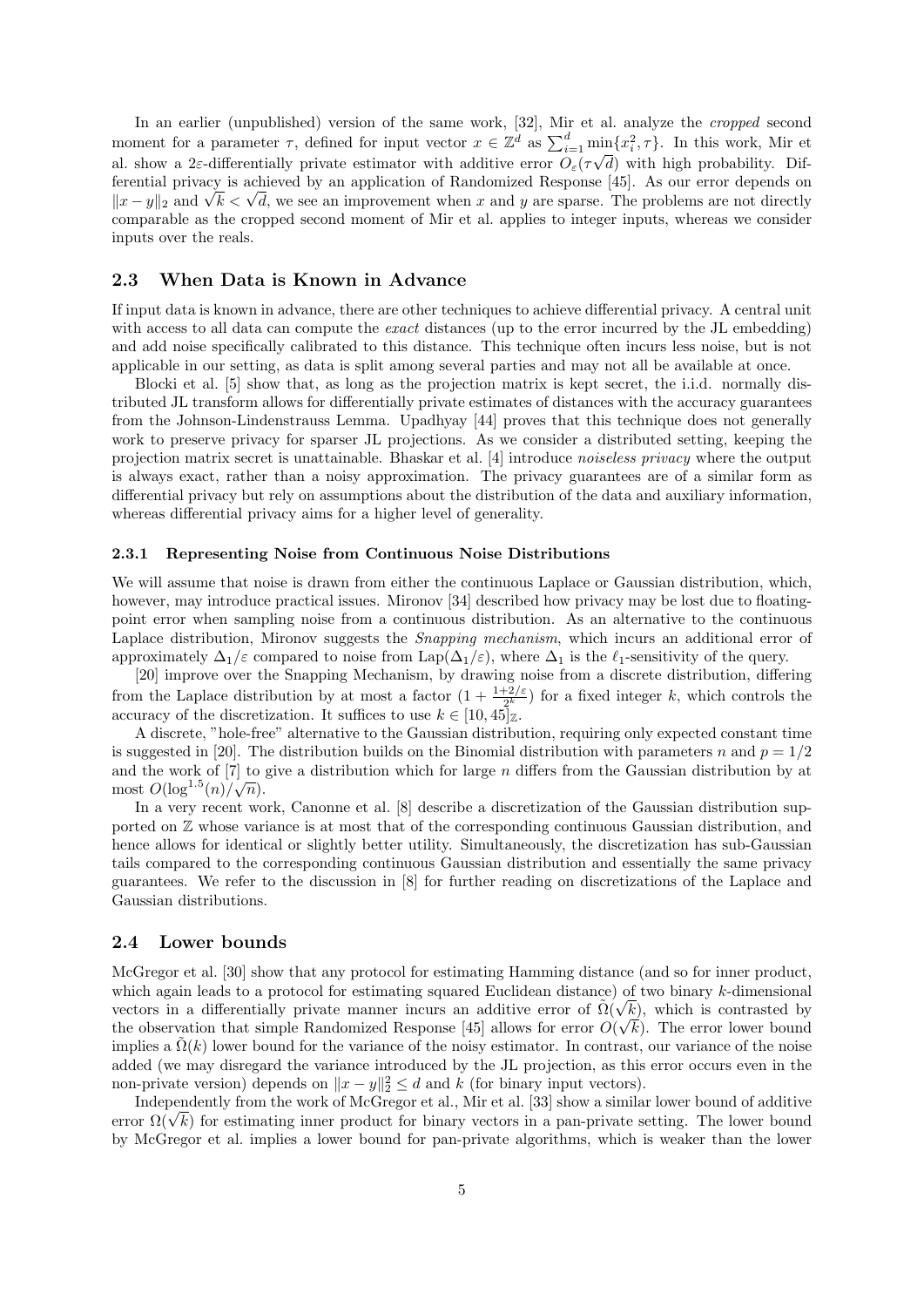bound of Mir et al. in the case of single-pass algorithms and dynamic data. Hardt & Talwar [21] show that an  $\varepsilon$ -differentially private algorithm for the second frequency moment  $F_2$  requires an additive error factor of  $\Omega(1/\varepsilon)$ , which is comparable to our result (up to polynomial and logarithmic factors).

## 3 Preliminaries

### 3.1 Notation

Let  $x \in \mathbb{R}^d$  be an input vector. For a  $k \times d$ -matrix S, let Sx be the linear transformation of x under S. Let  $\eta \sim \mathcal{D}^k$  for a noise distribution  $\mathcal{D}$ . We denote by  $Sx + \eta$  the noisy counter-part to Sx and let  $\eta_* \sim \mathcal{D}$  denote a random variable drawn according to  $\mathcal{D}$ . We use transformation of x and projection of x interchangeably as our main focus will be on random projections. Unless otherwise specified projection always refers to a random projection.

Denote by  $||x||_p$  the  $\ell_p$ -norm of x and let 1[p] denote the indicator variable for predicate p.

### 3.2 Differential Privacy

Intuitively, differential privacy guarantees that one cannot (confidently) distinguish between whether an output is the result generated from a specific input vector or from a neighboring vector:

**Definition 1** (Neighboring inputs). Vectors  $x, y \in \mathbb{R}^d$  are called neighboring, sometimes also adjacent, if

$$
||x - y||_1 \le 1.
$$

We remark that this definition is a generalization of the natural attribute-level privacy for binary input vectors, where privacy is preserved for a single bit-flip. For user-level privacy, we suppose that the contribution of a single user affects the  $\ell_1$ -norm of the input vector by at most 1. This is the case when we consider example histograms. More general user-level privacy is out of scope of this work.

**Definition 2** (Differential Privacy [18, 17]). A randomized mechanism M preserves  $(\varepsilon, \delta)$ -differential privacy, or approximate differential privacy, if for any neighboring input vectors  $x$  and  $y$ , and for all subsets  $S \subset \text{Range}(\mathcal{M})$ , we have

$$
\Pr[\mathcal{M}(x) \in S] \le e^{\varepsilon} \Pr[\mathcal{M}(y) \in S] + \delta.
$$

where the probability is over the random choices of M. If  $\delta = 0$  we say that M preserves  $\varepsilon$ -differential privacy or pure differential privacy.

A common interpretation of approximate differential privacy is that we get pure differential privacy except with probability  $\delta$  [35].

#### 3.2.1 Sensitivity

Dwork et al. showed that we can obtain differential privacy by adding noise calibrated to the *sensitivity* of a function [18]. We define the sensitivity of a linear transformation:

**Definition 3** ( $\ell_p$ -sensitivity of transformation [29]). For  $p \geq 1$ , the  $\ell_p$ -sensitivity of a linear transformation  $S$ :  $\mathbb{R}^d \to \mathbb{R}^k$  is

$$
\Delta_p(S) = \max_{\substack{x,y \in \mathbb{R}^d \\ \|x-y\|_1 \le 1}} \|Sx - Sy\|_p = \max_{1 \le j \le d} \left( \sum_{i=1}^k |S_{i,j}|^p \right)^{1/p} = \max_{1 \le j \le d} \|S_{\cdot,j}\|_p
$$

where  $S_{\cdot,j}$  is the j<sup>th</sup> column of S.

Note 3. The definition follows from the observation that any vector of  $\ell_1$ -norm 1 (which is the case for neighboring vectors) can be represented as a convex linear combinations of basis vectors.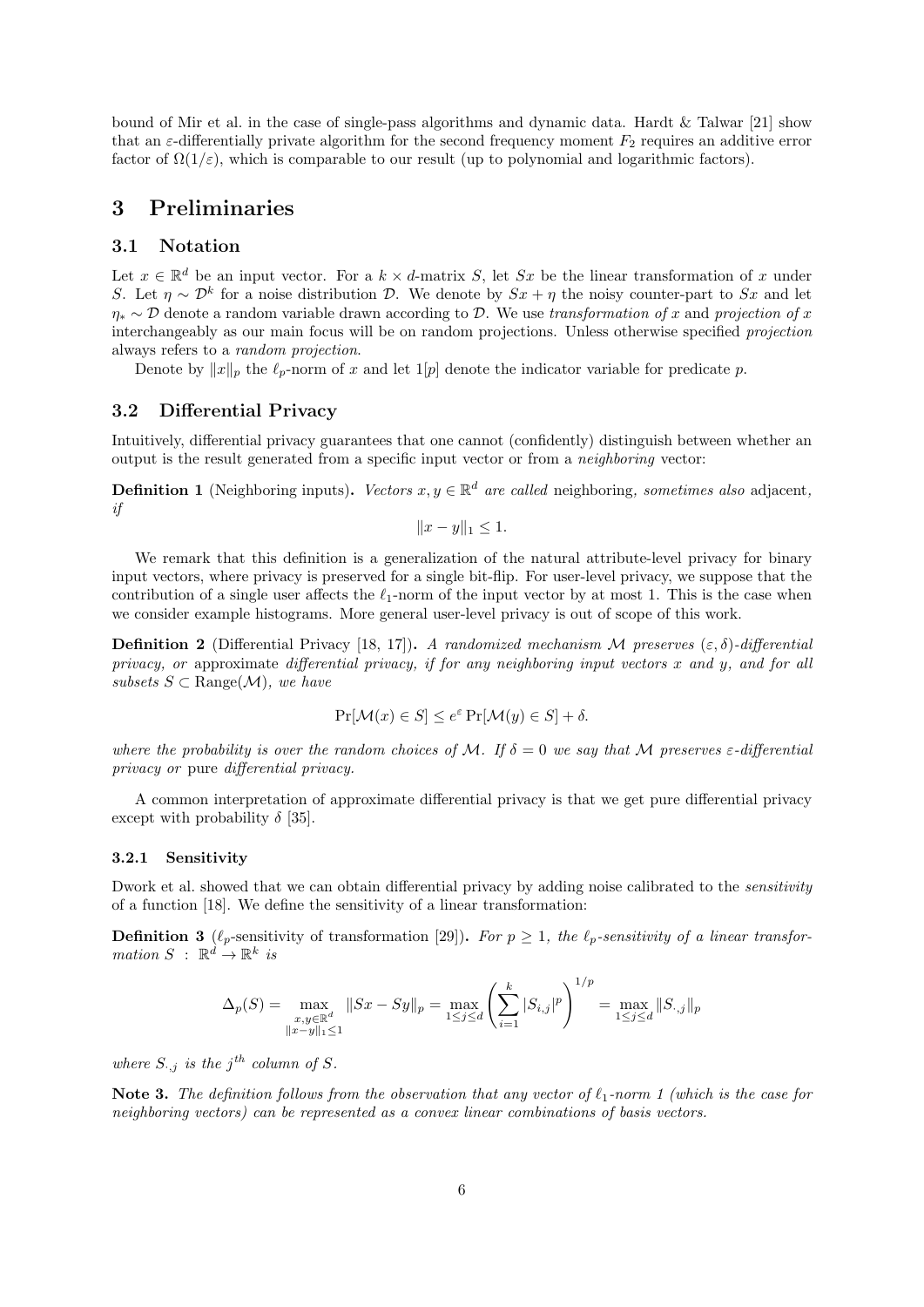#### 3.2.2 Techniques In Differential Privacy

We present two fundamental techniques in differential privacy that we use extensively in our analysis.

**Lemma 1** (Laplace Mechanism [18]). For linear transformation  $S \in \mathbb{R}^{k \times d}$  and input  $x \in \mathbb{R}^d$ , the Laplace Mechanism with parameter b outputs  $Sx + \eta$  for  $\eta \sim \text{Lap}(0, b)^k$ . Let  $\Delta_1$  be the  $\ell_1$ -sensitivity of S. The Laplace Mechanism with parameter  $\Delta_1 \varepsilon^{-1}$  preserves  $\varepsilon$ -differential privacy.

**Lemma 2** (Gaussian Mechanism [17, 19]). For linear transform  $S \in \mathbb{R}^{k \times d}$  and input  $x \in \mathbb{R}^d$ , the Gaussian Mechanism with parameter  $\sigma$  outputs  $Sx + \eta$  for  $\eta \sim \mathcal{N}(0, \sigma^2)^k$ . Let  $\Delta_2$  be the  $\ell_2$ -sensitivity of S. The Gaussian Mechanism with parameter  $\sigma \geq \Delta_2 \varepsilon^{-1} \sqrt{2 \log(1.25/\delta)}$  preserves  $(\varepsilon, \delta)$ -differential privacy.

### 3.3 Length Preserving Property

Our technical results in Section 4 rely on linear transforms with the Length Preserving Property (LPP):

**Definition 4** (Length Preserving Property (LPP)). A random  $k \times d$ -projection S satisfies the Length Preserving Property if for any  $x \in \mathbb{R}^d$  we have

$$
\mathcal{E}_S [||Sx||_2^2] = ||x||_2^2.
$$

Note that if S satisfies LPP, then S also preserves Euclidean distances and inner products, as  $\langle x, y \rangle =$  $\frac{||x||_2^2 + ||y||_2^2 - ||x-y||_2^2}{2}.$ 

# 4 Technical Results

We now show our general, technical lemmas which will be useful for proving Theorem 3. Let S be a random  $k \times d$ -matrix with LPP as defined in Definition 4 and let  $x, y \in \mathbb{R}^d$ . Let  $\mathcal{D}$  be a zero-mean distribution and  $\eta, \mu \sim \mathcal{D}^k$  noise vectors. Let  $\eta_* \sim \mathcal{D}$ . We define

$$
\hat{E}_{gen} := ||(Sx + \eta) - (Sy + \mu)||_2^2 - 2k \mathbb{E}_{\mathcal{D}}[\eta_*^2].
$$

Our technical results are as follows:

Lemma 3. We have

- 1.  $\hat{E}_{gen}$  is an unbiased estimator for  $||x-y||_2^2$ .
- 2. The variance of  $\hat{E}_{gen}$  is

$$
\text{Var}\left[\hat{E}_{gen}\right] = \text{Var}\left[\|Sx - Sy\|_2^2\right] + 8 \text{E}_{\mathcal{D}}[\eta_*^2] \|x - y\|_2^2 + 2k \text{E}_{\mathcal{D}}[\eta_*^4] + 2k \text{E}_{\mathcal{D}}[\eta_*^2]^2
$$

Proof. See Appendix A.

Hence, the variance of  $\hat{E}_{gen}$  is close to the variance of the non-private estimator, but has an additional noise term depending on the output dimension  $k$  and the Euclidean distance of the input vectors. The following result describes the privacy guarantees of  $\hat{E}_{gen}$ :

**Lemma 4.** Let  $\Delta_1$  and  $\Delta_2$  be the  $\ell_1$ - and  $\ell_2$ -sensitivities of S, respectively. Let  $\delta > 0$  be given and define

$$
m := \min \left\{ \Delta_1, \Delta_2 \sqrt{\ln (1/\delta)} \right\}.
$$

There is a distribution D such that

- 1. The sketch  $(S, Sx + \eta)$  is differentially private.
- 2. Var  $\left[\hat{E}_{gen}\right] = \text{Var}\left[\|Sx Sy\|_2^2\right] + O\left(\frac{m^2}{\varepsilon^2} \|x y\|_2^2 + \frac{m^4}{\varepsilon^4} k\right).$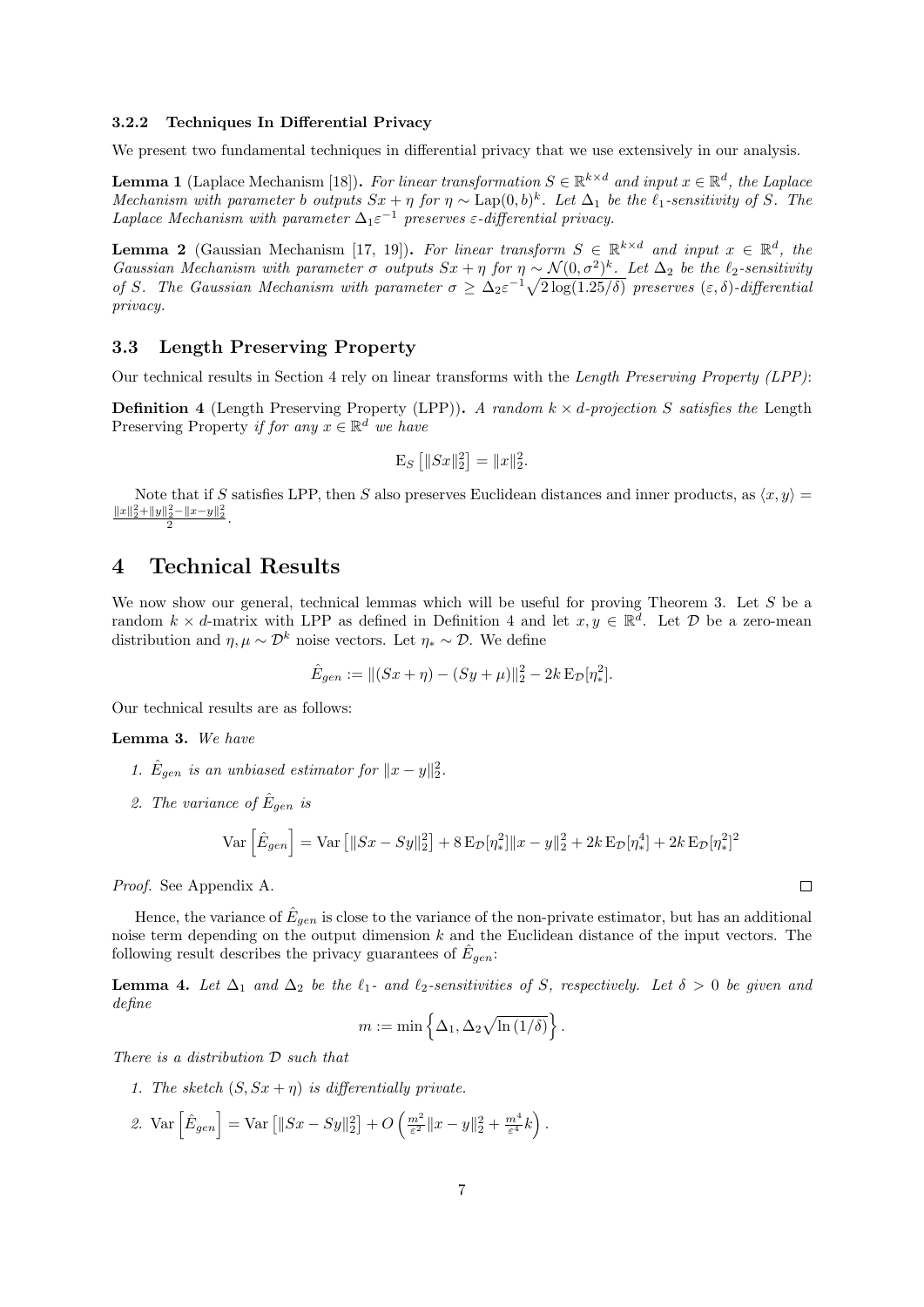3. Given Sx and Sy, the estimate  $\hat{E}_{gen}$  can be computed in time  $O(k)$ .

*Proof.* We show that it suffices to let  $D$  be either the Normal or Laplace distribution for well-chosen parameters. We start with the following useful note:

Note 4. Let n!! be the product of the numbers 1, ..., n that have the same parity as n. For  $L \sim \text{Lap}(b)$ and  $G \sim \mathcal{N}(0, \sigma^2)$ , we have

$$
\forall n \in \mathbb{N}: \mathcal{E}_{\mathcal{D}}[L^n] = \frac{n!}{(b^{-1})^n}
$$
  
for even n: 
$$
\mathcal{E}_{\mathcal{D}}[G^n] = (n-1)!!\sigma^n.
$$

By Lemma 2, the noisy projection  $Sx + \eta$  is  $(\varepsilon, \delta)$ -differentially private for  $\mathcal{D} = \mathcal{N}(0, \sigma^2)$  with  $\sigma \geq$  $\frac{\Delta_2}{\varepsilon}\sqrt{2\ln(1.25/\delta)}$ . By the post-processing property of differential privacy,  $\hat{E}_{gen}$  is also  $(\varepsilon, \delta)$ -differentially private. From Lemma 3 and Note 4

$$
\operatorname{Var}\left[\hat{E}_{gen}\right] = \operatorname{Var}\left[\|Sx - Sy\|_2^2\right] + O\left(\frac{\Delta_2^2 \ln\left(\frac{1}{\delta}\right)}{\varepsilon^2} \|x - y\|_2^2 + \frac{\Delta_2^4 \ln^2\left(\frac{1}{\delta}\right)}{\varepsilon^4} k\right). \tag{1}
$$

Similarly, by Lemma 1  $\hat{E}_{gen}$  is  $\varepsilon$ -differentially private for  $\mathcal{D} = \text{Lap}(\Delta_1/\varepsilon)$ , and from Lemma 3 and Note 4 we get

$$
\operatorname{Var}\left[\hat{E}_{gen}\right] = \operatorname{Var}\left[\|Sx - Sy\|_2^2\right] + O\left(\frac{\Delta_1^2}{\varepsilon^2} \|x - y\|_2^2 + \frac{\Delta_1^4}{\varepsilon^4} k\right). \tag{2}
$$

Finally, we can draw noise from the Laplace or the Normal distribution in constant time.

Note 5. As seen in the proof of Lemma 4, letting  $\mathcal{D} = Lap(\Delta_1/\varepsilon)$  gives  $m = \Delta_1$  and letting  $\mathcal{D} =$  $\mathcal{N}(0,\sigma^2)$  for  $\sigma \geq \Delta_2 \varepsilon^{-1} \sqrt{2 \ln(1.25/\delta)}$  gives  $m=\Delta_2 \sqrt{\ln(1/\delta)}$ . We wish to choose the  $\mathcal D$  which minimizes  $Var[\hat{E}_{gen}]$ . Ignoring constants, (2) is upper bounded by (1) when

$$
\Delta_1 < \Delta_2 \sqrt{\ln(1/\delta)} \quad \Leftrightarrow \quad \delta < e^{-\Delta_1^2/\Delta_2^2}.\tag{3}
$$

 $\Box$ 

Hence, when (3) is satisfied, we use  $\mathcal{D} = \text{Lap}(\Delta_1/\varepsilon)$  and otherwise let  $\mathcal{D} = \mathcal{N}(0, \sigma^2)$  with  $\sigma \geq$  $\Delta_2 \varepsilon^{-1} \sqrt{2 \log(1.25/\delta)}.$ 

## 5 Private Fast Johnson-Lindenstrauss Transform

We now discuss a private version of the Fast Johnson-Lindenstrauss transform (FJLT) by Ailon & Chazelle [2]. We first remind the reader of the non-private transform in Section 5.1 and then give two private versions in Section 5.2.

#### 5.1 Description of (non-private) Fast Johnson-Lindenstrauss Transform (FJLT)

We are concerned only with the transform preserving  $\ell_2$ -distances, but refer the reader to [2] for the transform preserving  $\ell_1$ -distances as well as the analysis for the transforms.

FJLT is a random distribution of linear mappings  $\Phi : \mathbb{R}^d \to \mathbb{R}^k$  with  $k = O(\log(1/\beta)/\alpha^2)$ , such that for  $\alpha, \beta \in (0, 1/2)$ , with probability at least  $1 - \beta$ 

$$
(1 - \alpha)k||x||_2^2 \le ||\Phi x||_2^2 \le (1 + \alpha)k||x||_2^2.
$$

For given values of  $d, \alpha, \beta$ , we describe how to obtain the random mapping  $\Phi$  as the product of three real valued matrices,  $P$ ,  $H$  and  $D$ :

• D is a random  $d \times d$ -diagonal matrix with  $D_{ij}$  drawn independently from  $\{-1, +1\}$  with probability 1/2.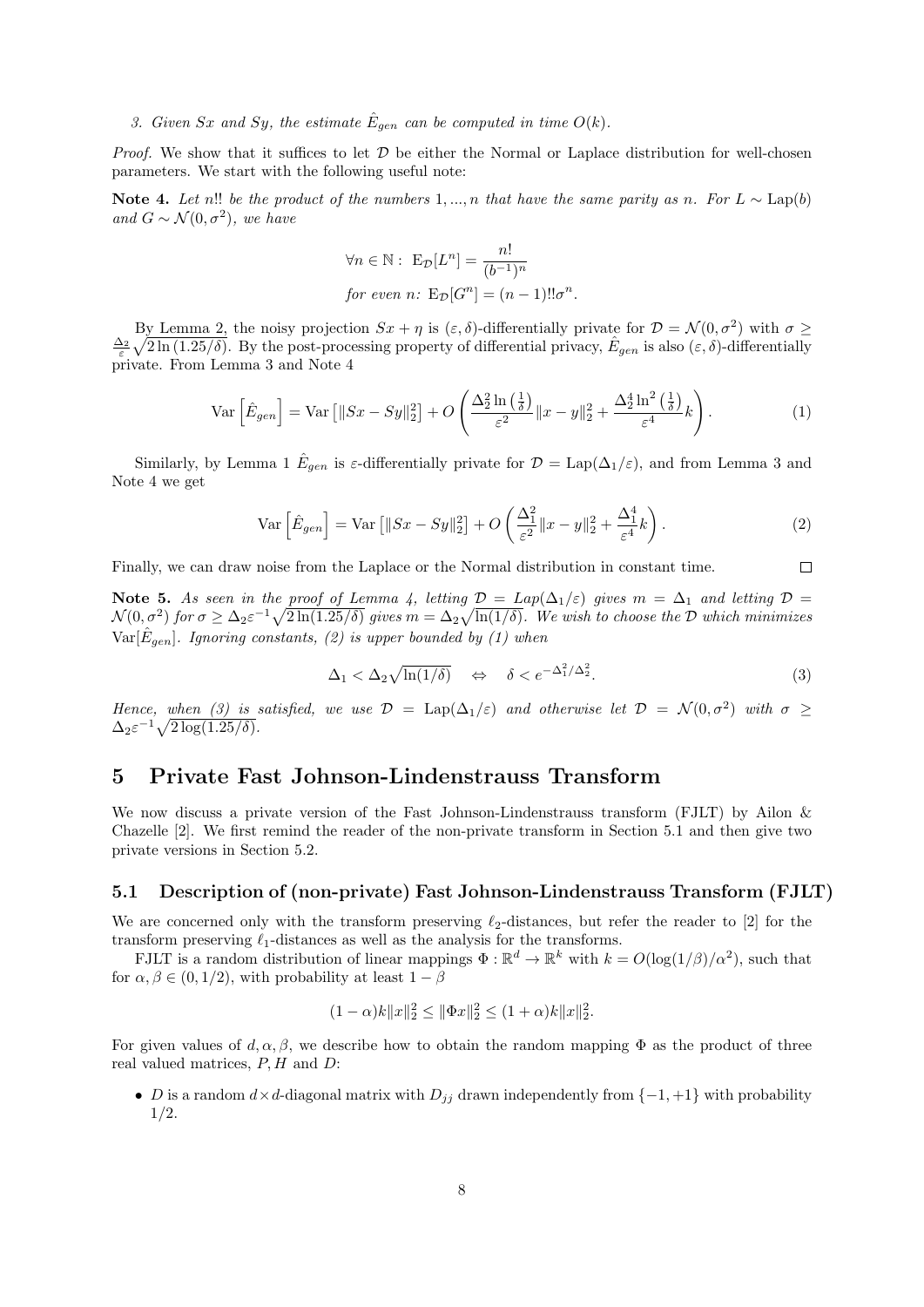• H is a  $d \times d$ -normalized Hadamard matrix such that for  $f, j \in [d]$ 

$$
H_{fj} = \frac{1}{\sqrt{d}}(-1)^{\langle f-1,j-1\rangle}
$$

where  $\langle f, j \rangle$  is the dot-product between vectors expressing f and j in binary representation.

• P is a random  $k \times d$ -matrix whose entries are independently either normally distributed or 0. Specifically, for

$$
q = \min\left\{\Theta\left(\frac{\log^2(1/\beta)}{d}\right), 1\right\}
$$

we let  $P_{if}$  be drawn (independently) from  $\mathcal{N}(0, q^{-1})$  with probability q and  $P_{if} = 0$  with probability  $1-q$  for  $i \in [k]$  and  $f \in [d]$ .

The transform  $\Phi$  is defined as

 $\Phi := PHD.$ 

To formalize, we get the following lemma:

**Lemma 5** (Lemma 2.1 from [2]). Let  $\alpha, \beta \in (0, 1/2)$  and let  $\Phi$  be a random  $k \times d$ -projection matrix as described above. Let  $x \in \mathbb{R}^d$ . With probability at least  $1 - \beta$ , the following two events occur:

- $(1 \alpha)k||x||_2^2 \le ||\Phi x||_2^2 \le (1 + \alpha)k||x||_2^2$ .
- The mapping  $\Phi : \mathbb{R}^d \to \mathbb{R}^k$  requires time

$$
O\left(d\log d + dq\frac{\log(1/\beta)}{\alpha^2}\right)
$$

for 
$$
q = \min \left\{ \Theta \left( \frac{\log^2(1/\beta)}{d} \right), 1 \right\}.
$$

Proof. See [2].

We will henceforth concern ourselves with the *normalized* FJLT,  $1/$ √  $k \cdot \Phi$ , such that

$$
(1 - \alpha) \|x\|_2^2 \le 1/k \|\Phi x\|_2^2 \le (1 + \alpha) \|x\|_2^2.
$$

Lemma 6. The normalized FJLT satisfies LPP (see Definition 4).

Proof. See Appendix B.2.

**Lemma 7.** Let  $x, y \in \mathbb{R}^d$  and let  $\Phi$  be the FJLT as described above. Then

$$
\text{Var}[1/k||\Phi x - \Phi y||_2^2] \le \frac{3}{k} ||x - y||_2^4.
$$

Proof. The proof follows directly from Lemma 11 in Appendix B.3.

### 5.2 Private FJLT

In this section, we argue how to construct a differentially private version of FJLT by adding Gaussian noise to the input.

If we simply exchange the i.i.d. normally distributed JL transform for FJLT in the work of Kenthapadi et al. [29], we get the following result. Note that the  $\ell_2$ -sensitivity of the (normalized) projection is concentrated around 1, which justifies the choice of Gaussian noise.

**Corollary 1.** Let  $\Phi$  be a random  $k \times d$ -FJLT and let  $x, y \in \mathbb{R}^d$  be input vectors. Let  $\Delta_2$  be the  $\ell_2$ sensitivity of  $\Phi$  and let  $\eta, \mu \sim \mathcal{N}(0, \sigma^2)^k$  for  $\sigma \geq \Delta_2 \varepsilon^{-1} \sqrt{2 \log(1.25/\delta)}$  be noise vectors. Define

$$
\hat{E}_{FJLT_o} := \frac{1}{k} \| (\Phi x + \eta) - (\Phi y + \mu) \|_2^2 - 2k\sigma^2
$$

 $\Box$ 

 $\Box$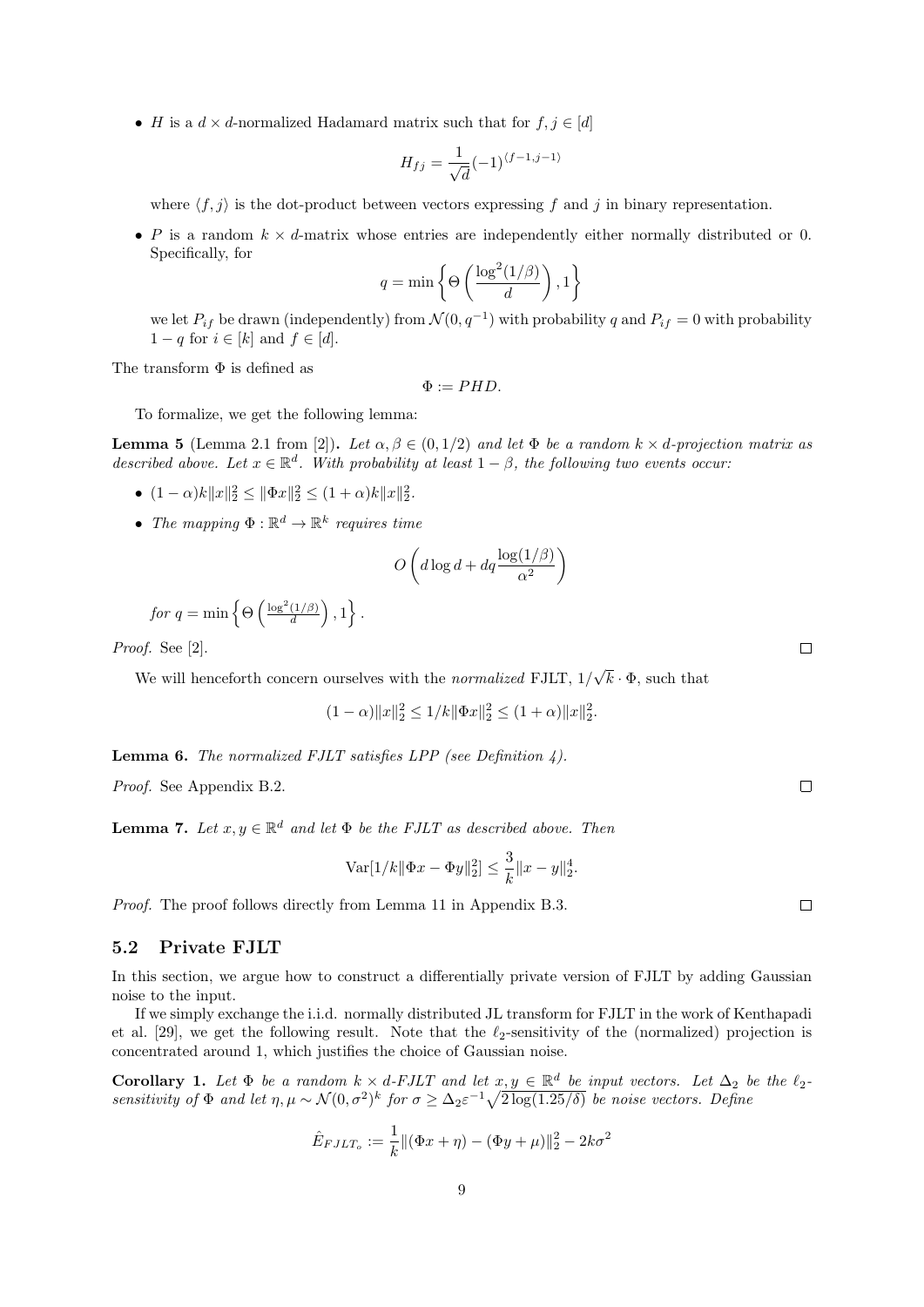- $\hat{E}_{FJTL_o}$  is an unbiased estimator for  $||x-y||_2^2$ .
- The estimator has variance

$$
\text{Var}\left[\hat{E}_{FJLT_o}\right] \leq \frac{3}{k} \|x - y\|_2^4 + O\left(k\sigma^4 + \sigma^2 \|x - y\|_2^2\right).
$$

- The sketch  $(\Phi, \Phi x + \eta)$  is  $(\varepsilon, \delta)$ -differentially private.
- The sketch  $\Phi x + \eta$  can be computed in time

$$
O\left(\max\left\{d\log d, \frac{dq\log(1/\beta)}{\alpha^2}\right\}\right)
$$

for  $q = \min{\Theta(\log^2(1/\beta)/d), 1}.$ 

Proof. That the estimator is unbiased and the variance follow from Lemmas 3, 6 and 7. Privacy follows from Lemmas 2 and 4. Running time follows from Lemmas 5 and 4.  $\Box$ 

Note 6. Although the  $\ell_2$ -sensitivity of the normalized FJLT is concentrated around 1, the sensitivity of  $\Phi$  could (with a small probability) be very large, so the sketch  $\Phi x + \eta$  suffers from the same initialization cost as the work of Kenthapadi et al. (see Section 2.1.1).

We now introduce a private version of FJLT, where we perturb the *input*. This version avoids the issue described in Note 6, but will inevitably introduce error depending on the input size.

**Lemma 8.** Let  $\Phi$  be a random  $k \times d$ -FJLT and let  $x, y \in \mathbb{R}^d$  be input vectors. Let  $\eta, \mu \sim \mathcal{N}(0, \sigma^2)^d$  for  $\sigma \geq \varepsilon^{-1} \sqrt{2 \log(1.25/\delta)}$  be noise vectors. Define

$$
\hat{E}_{FJLT_i} := \frac{1}{k} \|\Phi(x+\eta) - \Phi(y+\mu)\|_2^2 - 2d\sigma^2
$$

- $\hat{E}_{FJTL_i}$  is an unbiased estimator for  $||x-y||_2^2$ .
- The estimator has variance

$$
\text{Var}\left[\hat{E}_{FJLT_i}\right] \le \frac{3}{k} \|x - y\|_2^4 + O\left(\frac{d^2\sigma^4}{k} + d\sigma^2 \|x - y\|_2^2\right).
$$

- The sketch  $(\Phi, \Phi(x + \eta))$  is  $(\varepsilon, \delta)$ -differentially private.
- The sketch  $\Phi(x+\eta)$  can be computed in time

$$
O\left(\max\left\{d\log d,\frac{dq\log(1/\beta)}{\alpha^2}\right\}\right)
$$

$$
for q = \min\{\Theta(\log^2(1/\beta)/d), 1\}.
$$

Proof. For proofs that the estimator is unbiased and for the variance, see Appendix C.1. We remark that the factor d on the last term in the variance is a by-product of applying  $\Phi$  to the noise. Privacy follows directly from the Gaussian mechanism (see Lemma 2), as the  $\ell_2$ -sensitivity is at most 1 (clearly, as we perturb the input vectors). As noise can be added in time  $O(d)$ , the time required to compute the sketch follows from Lemma 5.  $\Box$ 

Note 7. By spherical symmetry of the Normal distribution,  $\Phi(x + \eta)$  and  $\Phi x + P\eta$ , where P is defined in Section 5.1, are identically distributed. Hence, one could add the same amount of noise after the Hadamard transform to get a differentially private sketch, that is, compute  $P(HDx + \eta)$ . Thus, for a given projection P, suppose column j is all zeros, then we can immediately set  $\eta_i = 0$ . This way, we may save a bit of randomness.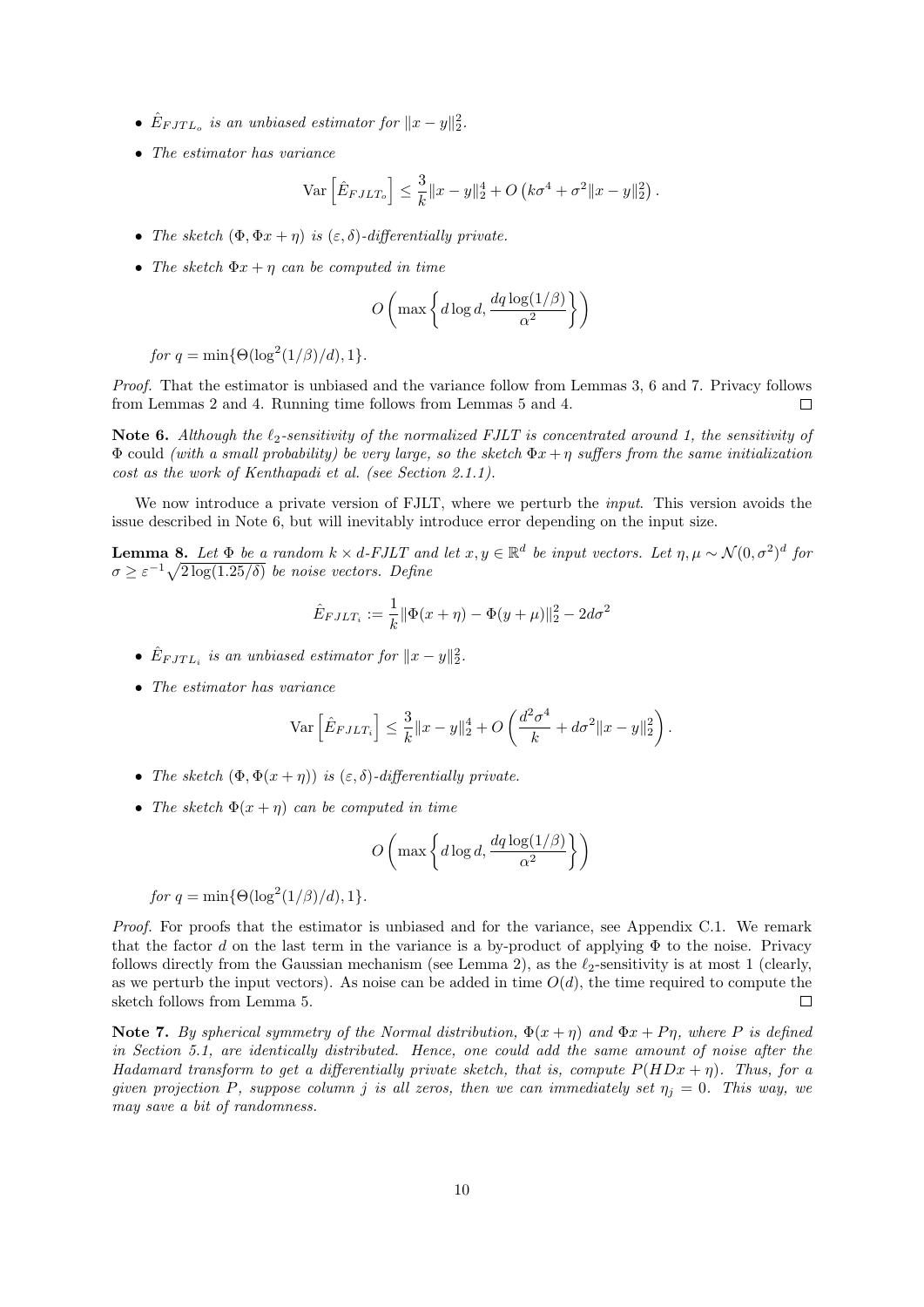# 6 Private Sparser Johnson-Lindenstrauss Transform

In this section, we turn to the question of perturbation using Laplacian noise rather than Gaussian noise. We present and analyze a private sketch based on the SJLT, and conclude Theorem 3 in Section 6.2.3. The main observation about this sketch is that we perturb the *output* vectors rather than the input vectors while avoiding the initialization cost that was inherent to the work of Kenthapadi et al. as well as Corollary 1. We compare the work of Kenthapadi et al., our private FJLT from Lemma 8 and our private SJLT from Theorem 3 in Section 7.

Theorem 3 is proven by combining the technical Lemmas 3 and 4 with the SJLT. Due to their sparsity, these transforms are more efficient than the suggestions from [29]. We remark that this is just one example of linear transformations that our results can be applied to. It should also be noted that the results of Kenthapadi et al. are directly transferable to the SJLT, although the results were only proven for the i.i.d. normally distributed JL transform, whereas we give the analysis here.

## 6.1 Description of (non-private) Sparser Johnson-Lindenstrauss Transforms (SJLT)

We first describe the SJLT from [28]. We focus on the c)-construction and remark that similar arguments applies for the b)-construction. Let  $k = \Theta(\alpha^{-2} \log n)$  and let  $x \in \mathbb{R}^d$  be an input vector. Let  $h_1, ..., h_s$ :  $[d] \to [k/s]$  and  $\varphi_1, ..., \varphi_s : [d] \to \{-1, +1\}$  be independent, random hash functions from  $O(\log(1/\beta))$ wise independent families. Define  $\xi_{ri}(j) = 1[h_r(j) = i]$ . Then  $E[\xi_{ri}(j)^2] = E[\xi_{ri}(j)] = \frac{s}{k}$ . The projection matrix  $S$  is defined by

$$
S_{(i,r),j} = \frac{1}{\sqrt{s}} \varphi_r(j) \xi_{ri}(j)
$$

for  $i = 1, ..., k/s$  and  $r = 1, ..., s$ . Hence, entry  $i' = i \cdot r \in [k]$  in the resulting embedding Sx can be described as

$$
(Sx)_{i'} = (Sx)_{(i,r)} = \frac{1}{\sqrt{s}} \sum_{j=1}^{d} \varphi_r(j) \xi_{ri}(j) x_j.
$$

We can think of  $Sx$  as a vector consisting of s blocks, each of length  $k/s$ . The *i*th block describes the projection of x under  $h_i$  and  $\varphi_i$ .

**Lemma 9.** The SJLT as described above satisfy LPP from Definition 4.

Proof. The proof is a simple calculation and can be found in Appendix D.1.  $\Box$ 

**Lemma 10.** Let  $x, y \in \mathbb{R}^d$  and let S be the SJLT as described above. Then

$$
\text{Var}\left[\|Sx - Sy\|_2^2\right] \le \frac{2}{k} \|x - y\|_2^4.
$$

Proof. The proof can be found in Appendix D.2.

#### 6.2 Private SJLT

We now turn to proving our main theorem, Theorem 3. Combining Lemmas 3, 9 and 10, we obtain the following corollary.

**Corollary 2.** Let S be a random  $k \times d$ -SJLT and let  $x, y \in \mathbb{R}^d$  be input vectors. Let  $\eta, \mu \sim \mathcal{D}^k$  be noise vectors where each entry is drawn from a zero-mean distribution D. Then

$$
\hat{E}_{SJLT_{\mathcal{D}}} := ||(Sx + \eta) - (Sy + \mu)||_2^2 - 2k \mathbb{E}_{\mathcal{D}}[\eta_*^2]
$$

is an unbiased estimator for  $||x-y||_2^2$  with variance

$$
\text{Var}\left[\hat{E}_{SJLT_{\mathcal{D}}}\right] \le \frac{2}{k} \|x - y\|_2^4 + 8 \,\text{E}_{\mathcal{D}}\left[\eta_*^2\right] \|x - y\|_2^2 + 2k \left(\text{E}_{\mathcal{D}}[\eta_*^4] + \text{E}_{\mathcal{D}}\left[\eta_*^2\right]^2\right). \tag{4}
$$

We have yet to choose  $D$  to ensure differential privacy of this estimator as well as argue about the efficiency. We first discuss the value of  $k$ .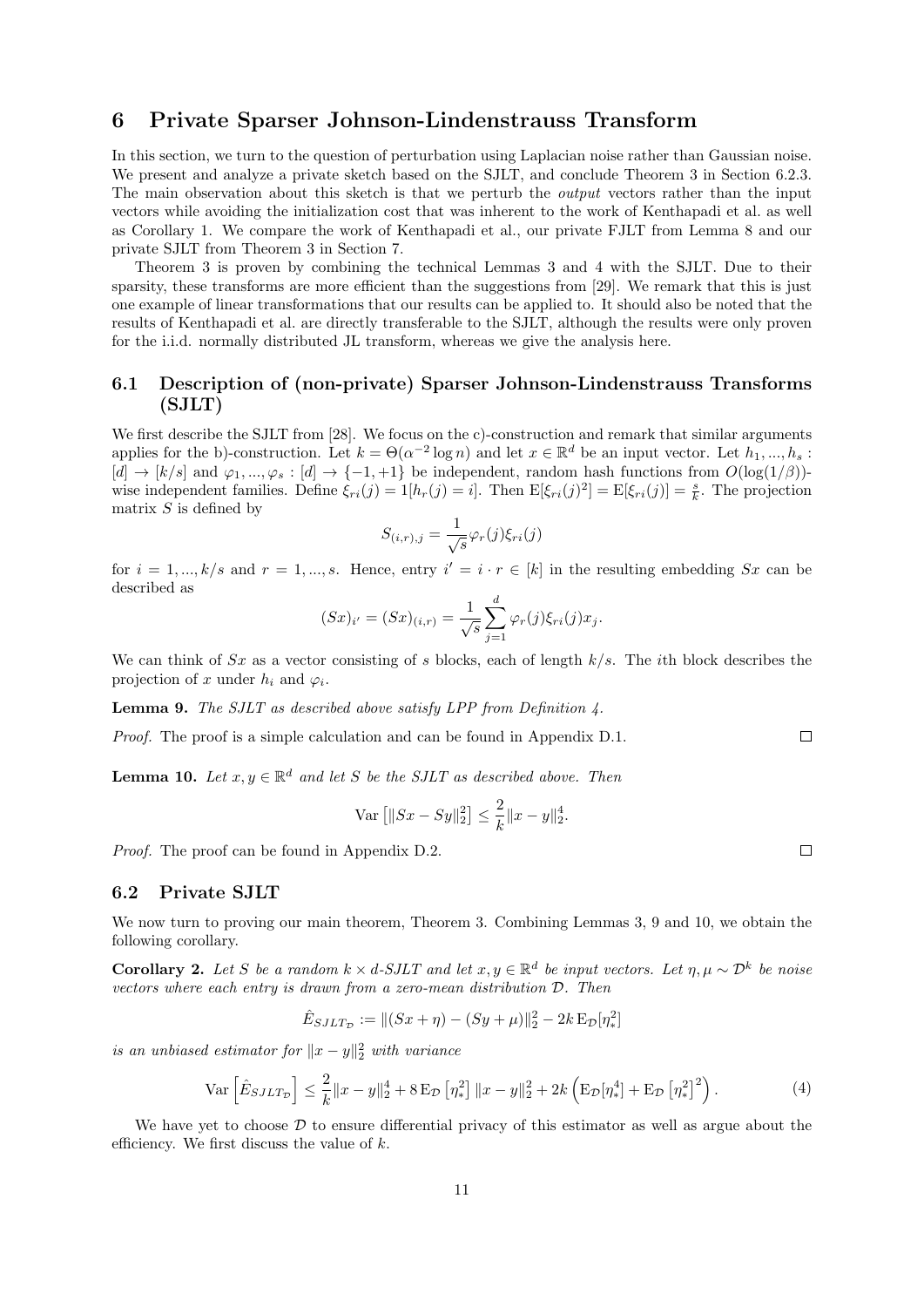#### 6.2.1 Optimal Projection Dimension

For the non-private SJLT, the optimal projection dimension is  $k = \Theta\left(\alpha^{-2}\log(1/\beta)\right)$ . One may ask what k is optimal in the private case. The analysis and our optimal k are very similar to the findings in [29]: we see that the variance in (4) is minimized for  $k = \Theta\left(\frac{\|x-y\|_2^2}{\sqrt{\mathbb{E}[\eta_*^2] + \mathbb{E}[\eta_*^2]^2}}\right)$  . By the same argument as in [29], generally, no fixed value of k will be optimal for the entire input domain, although there might be exceptions, when certain properties of the data are known. As in the work of Kenthapadi et al., if we have input domain X, then we may let  $\nu = \max_{x \in X} {\{|x\|_2^2\}}$  to obtain  $k = \Theta(\nu \varepsilon^2/\Delta_1^2)$  for  $\mathcal{D} = \text{Lap}(\Delta_1/\varepsilon)$ . Note that k might not be optimal for all input vectors. We assume that  $\nu$  is unknown and may be very large – in particular, we consider vectors over the reals – and thus proceed with  $k = \Theta(\alpha^{-2} \log(1/\beta))$ .

#### 6.2.2 Efficiency

Let S be a SJLT with sparsity  $s = O(\alpha^{-1} \log(1/\beta))$  and let input  $x \in \mathbb{R}^d$  be given. The embedding Sx can be computed in time  $O(s||x||_0)$ . Assuming that we sample from  $\mathcal{N}(0, \sigma^2)$  and Lap(b) in constant time, random noise vector  $\eta \sim \mathcal{D}$  for  $\mathcal{D} = \text{Lap}(\Delta_1/\varepsilon)$  or  $\mathcal{D} = \mathcal{N}(0, \sigma^2)$  for  $\sigma \geq \Delta_2 \varepsilon^{-1} \sqrt{2 \log(1.25/\delta)}$  can be added in time  $O(k)$  to give  $Sx+n$ . From [20] we know that we can at least sample from discretizations in expected constant time, so this assumption seems reasonable. For given  $Sx+\eta$  and  $Sy+\mu$ , the estimator  $\hat{E}_{SJLT}$  can be computed in time  $O(k)$ .

#### 6.2.3 Summing Up

The SJLT as described in Section 6.1, where  $k = \Theta(\alpha^{-2} \log(1/\beta))$  and  $s = O(\alpha^{-1} \log(1/\beta))$ , has  $\ell_1$ -The SJLT as described in Section 0.1, where  $\kappa = \Theta(\alpha - \log(1/\beta))$  and  $s = \Theta(\alpha - \log(1/\beta))$ , has  $t_1$ -<br>sensitivity  $\Delta_1 = \sqrt{s}$  and  $\ell_2$ -sensitivity  $\Delta_2 = 1$ . Hence, consider Corollary 2 with  $\mathcal{D} = \text{Lap}(\sqrt{s}/\varepsilon)$ . Lemma 1 ensures that  $\hat{E}_{SJLT}$  is  $\varepsilon$ -differentially private. Combining with Section 6.2.2 finishes the proof of Theorem 3. If instead we let  $\mathcal{D} = \mathcal{N}(0, \sigma^2)$  for  $\sigma \geq \varepsilon^{-1} \sqrt{2 \ln(1.25/\delta)}$  in Corollary 2,  $\hat{E}_{SJLT}$  is  $(\varepsilon, \delta)$ -differentially private and achieves the same variance as the work of Kenthapadi et al., while we gain a speed-up as well as avoid the initialization cost. Finally, we remark that by Note 5, we minimize gain a speed-up as wen as avoid the initialization cost. Finally, we if the variance of  $\hat{E}_{SJLT}$  by letting  $\mathcal{D} = \text{Lap}(\sqrt{s}/\varepsilon)$  whenever  $\delta < e^{-s}$ .

# 7 Comparison

We now compare Lemma 8 and Theorem 3 with the work of Kenthapadi et al.

We first compare the running times to see for what parameters the private FJLT is faster than the private SJLT and then compare the variances for the two methods to get the speed-variance trade-off. Finally, we compare to the results of Kenthapadi et al.

Recall that our private FJLT can be computed in time

$$
O\left(\max\left\{d\log d, \frac{\log^3(1/\beta)}{\alpha^2}\right\}\right),\right
$$

and the private SJLT can be computed in time bounded by  $O(sd)$  (for dense vectors) where  $s =$  $O(\log(1/\beta)\alpha^{-1})$ . Observing that

$$
O(s d) > O(d \log d) \quad \Leftrightarrow \quad d < e^{O(s)} = \frac{1}{\beta^{O(1/\alpha)}}
$$

and

$$
O(s d) > O\left(\frac{\log^3(1/\beta)}{\alpha^2}\right) \quad \Leftrightarrow \quad d > O\left(\frac{\log^2(1/\beta)}{\alpha}\right),
$$

we conclude that our private FJLT is indeed faster than the private SJLT whenever

$$
O\left(\frac{\log^2(1/\beta)}{\alpha}\right) < d < \frac{1}{\beta^{O(1/\alpha)}}.\tag{5}
$$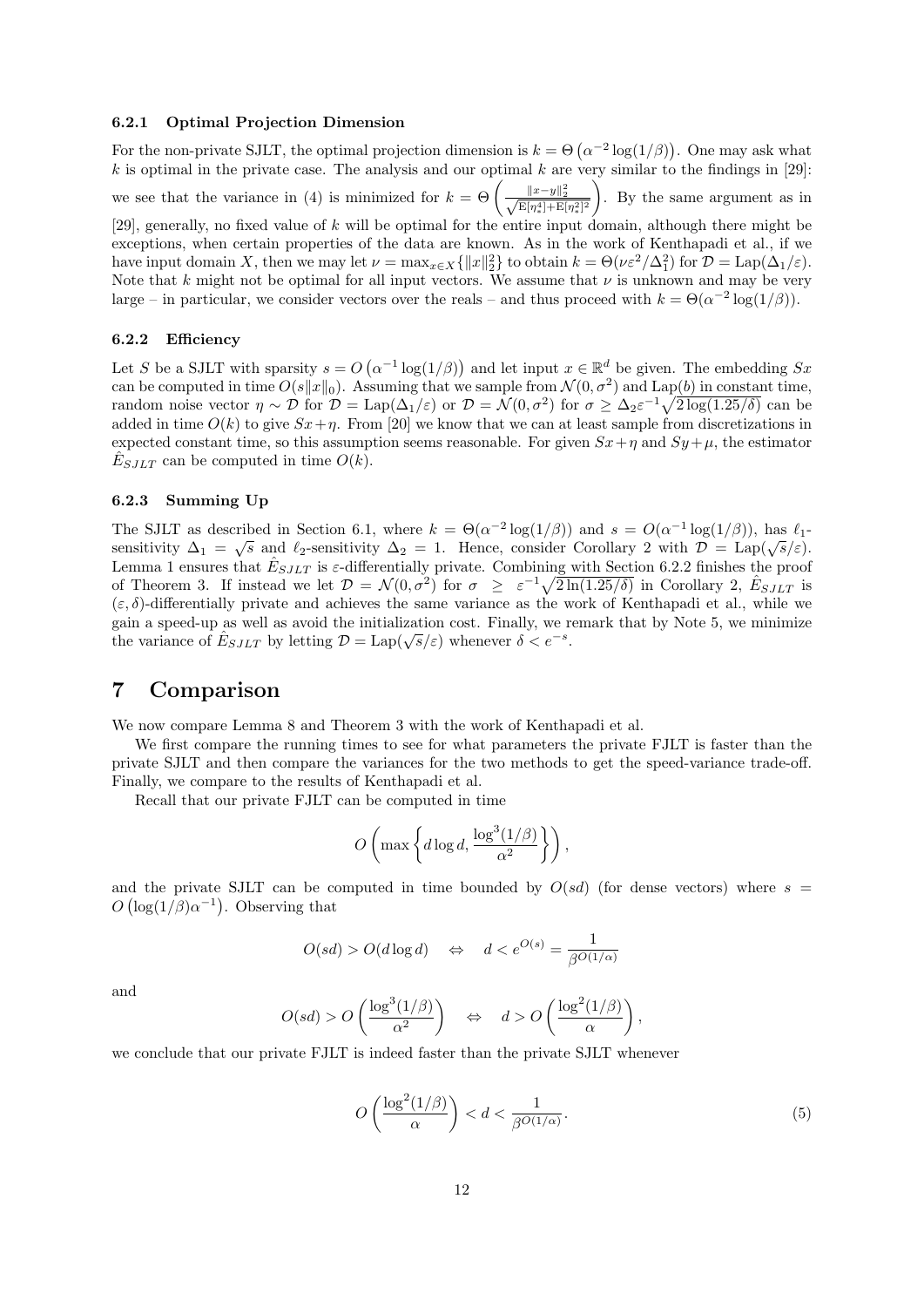We now turn to comparing the variances of the private versions of FJLT and SJLT: Recall from Lemma 8 that the private FJLT has variance

$$
\text{Var}\left[\hat{E}_{FJLT_{i}}\right] \leq \frac{3}{k} \|x - y\|_{2}^{4} + O\left(d\sigma^{2} \|x - y\|_{2}^{2} + \frac{d^{2}\sigma^{4}}{k}\right).
$$

while, as seen in Theorem 3, the private SJLT has variance

$$
\text{Var}\left[\hat{E}_{SJLT}\right] \le \frac{2}{k} \|x - y\|_2^4 + O\left(\frac{s}{\varepsilon^2} \|x - y\|_2^2 + \frac{s^2}{\varepsilon^4} k\right).
$$

For the sake of simplicity, we will disregard the variance incurred by the transforms and limit ourselves to considering the terms incurred by the noise addition. The private SJLT (in particular) achieves a better variance than the private FJLT whenever

$$
O\left(\frac{d^2\sigma^4}{k}\right) = O\left(\frac{d^2\log^2(1/\delta)}{\varepsilon^4 k}\right) > O\left(\frac{s^2 k}{\varepsilon^4}\right) \quad \text{and}
$$

$$
O\left(d\sigma^2 \|x - y\|_2^2\right) = O\left(\frac{d\log(1/\delta)}{\varepsilon^2} \|x - y\|_2^2\right) > O\left(\frac{s}{\varepsilon^2} \|x - y\|_2^2\right).
$$

Treating each of the inequalities separately, we analyze for what values of  $\delta$  this is the case:

$$
O\left(\frac{d^2\log^2(1/\delta)}{\varepsilon^4 k}\right) > O\left(\frac{s^2 k}{\varepsilon^4}\right) \quad \Leftrightarrow \quad \log(1/\delta) > O\left(\frac{sk}{d}\right) \quad \Leftrightarrow \quad \frac{1}{e^{O(sk/d)}} > \delta
$$

and

$$
O\left(\frac{d\log(1/\delta)}{\varepsilon^2}||x-y||_2^2\right) > O\left(\frac{s}{\varepsilon^2}||x-y||_2^2\right) \quad \Leftrightarrow \quad \log(1/\delta) > O\left(\frac{s}{d}\right) \quad \Leftrightarrow \quad \frac{1}{e^{O(s/d)}} > \delta.
$$

Hence, in particular, the private SJLT has smaller variance than the private FJLT whenever

$$
\delta < \min\left\{1/e^{O(s/d)}, 1/e^{O(sk/d)}\right\} = 1/e^{O(sk/d)} = 1/e^{O\left(\frac{\log^2(1/\beta)}{\alpha^3 d}\right)} = \beta^{O\left(\frac{\log(1/\beta)}{\alpha^3 d}\right)}.
$$

The variance of the estimator from Theorem 2 by Kenthapadi et al. was

$$
\text{Var}[\hat{E}_{iid}] = \frac{2}{k} ||x - y||_2^4 + O\left(\sigma^2 ||x - y||_2^2 + \sigma^4 k\right).
$$

An argument similar to the one above proves that the variance of our private SJLT improves over the variance of Kenthapadi et al. when  $\delta < e^{-s} = \beta^{O(1/\alpha)}$ . Clearly, Kenthapadi et al. always achieves better variance than our private FJLT, due to the dependence on  $d$  which was inherent from perturbing the input rather than the output, and we may assume  $k < d$ .

Hence, we see a trade-off in running time versus variance, for certain values of input dimension d.

To sum up the above discussion, suppose that  $\delta < \beta^{O(1/\alpha)}$ . Then the private SJLT obtains the best variance out of all the methods. If  $d$  satisfies (5), then the private FJLT achieves the best running time, and otherwise, the private SJLT improves over the private FJLT in terms of both variance and running time.

#### Acknowledgements

This work was supported by Investigator Grant 16582, Basic Algorithms Research Copenhagen (BARC), from the VILLUM Foundation. I would like to thank my advisor Rasmus Pagh for the support, great discussions and pointing out several interesting limitations of previous work, leading to this work. I would also like to thank the reviewers for their excellent comments helping to improve this paper.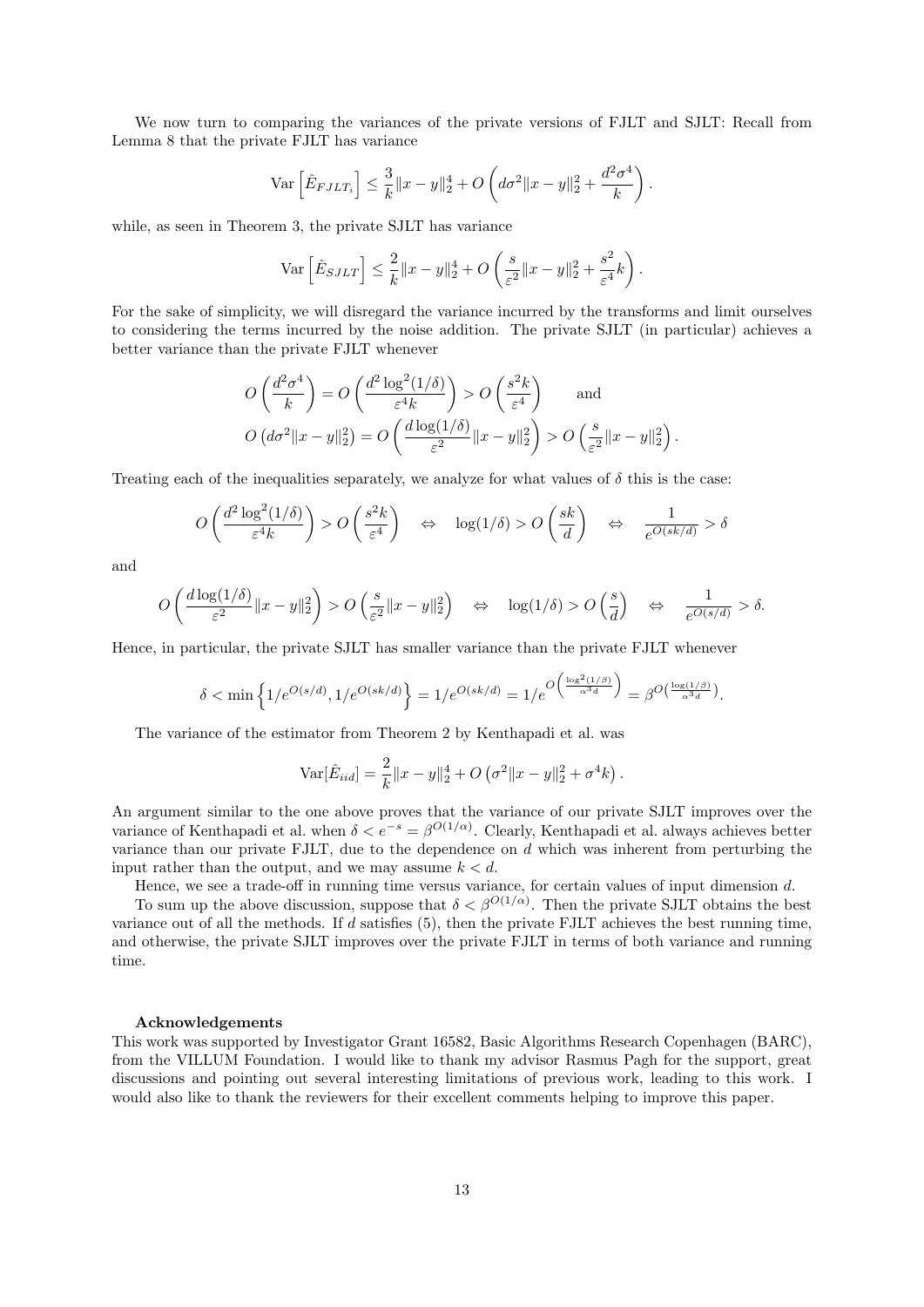# References

- [1] Dimitris Achlioptas. Database-friendly random projections: Johnson-Lindenstrauss with binary coins. J. Comput. Syst. Sci., 66(4):671–687, 2003.
- [2] Nir Ailon and Bernard Chazelle. The fast johnson–lindenstrauss transform and approximate nearest neighbors. SIAM J. Comput., 39(1):302–322, 2009.
- [3] Michael Barbaro and Tom Zeller. A face is exposed for aol searcher no. 4417749. New York Times, 01 2006.
- [4] Raghav Bhaskar, Abhishek Bhowmick, Vipul Goyal, Srivatsan Laxman, and Abhradeep Thakurta. Noiseless database privacy. In 17th International Conference on the Theory and Application of Cryptology and Information Security, ASIACRYPT, volume 7073 of Lecture Notes in Computer Science, pages 215–232, 2011.
- [5] Jeremiah Blocki, Avrim Blum, Anupam Datta, and Or Sheffet. The Johnson-Lindenstrauss transform itself preserves differential privacy. In 53rd Symposium on Foundations of Computer Science, FOCS, pages 410–419, 2012.
- [6] Christos Boutsidis, Anastasios Zouzias, Michael W. Mahoney, and Petros Drineas. Randomized dimensionality reduction for k-means clustering. IEEE Trans. Inf. Theory, 61(2):1045–1062, 2015.
- [7] Karl Bringmann, Fabian Kuhn, Konstantinos Panagiotou, Ueli Peter, and Henning Thomas. Internal DLA: efficient simulation of a physical growth model. In Automata, Languages, and Programming, ICALP, volume 8572 of Lecture Notes in Computer Science, pages 247–258, 2014.
- [8] Clément L. Canonne, Gautam Kamath, and Thomas Steinke. The discrete gaussian for differential privacy. CoRR, abs/2004.00010, 2020.
- [9] Rui Chen, Qian Xiao, Yu Zhang, and Jianliang Xu. Differentially private high-dimensional data publication via sampling-based inference. In 21st International Conference on Knowledge Discovery and Data Mining, pages 129–138, 2015.
- [10] Kenneth L. Clarkson. Tighter bounds for random projections of manifolds. In 24th Symposium on Computational Geometry, pages 39–48, 2008.
- [11] Kenneth L. Clarkson and David P. Woodruff. Numerical linear algebra in the streaming model. In 41st Symposium on Theory of Computing, STOC, pages 205–214, 2009.
- [12] Kenneth L. Clarkson and David P. Woodruff. Low rank approximation and regression in input sparsity time. In Symposium on Theory of Computing Conference, STOC, pages 81–90, 2013.
- [13] Michael B. Cohen, Sam Elder, Cameron Musco, Christopher Musco, and Madalina Persu. Dimensionality reduction for k-means clustering and low rank approximation. In 47th Symposium on Theory of Computing, STOC, pages 163–172, 2015.
- [14] Anirban Dasgupta, Ravi Kumar, and Tamás Sarlós. A sparse Johnson-Lindenstrauss transform. In 42nd Symposium on Theory of Computing, STOC, pages 341–350, 2010.
- [15] Yves-Alexandre De Montjoye, César A Hidalgo, Michel Verleysen, and Vincent D Blondel. Unique in the crowd: The privacy bounds of human mobility. Scientific reports, 3:1376, 2013.
- [16] Petros Drineas, Michael W. Mahoney, S. Muthukrishnan, and Tamás Sarlós. Faster least squares approximation. Numerische Mathematik, 117(2):219–249, 2011.
- [17] Cynthia Dwork, Krishnaram Kenthapadi, Frank McSherry, Ilya Mironov, and Moni Naor. Our data, ourselves: Privacy via distributed noise generation. In Advances in Cryptology - EUROCRYPT 2006, 25th Annual International Conference on the Theory and Applications of Cryptographic Techniques, volume 4004 of Lecture Notes in Computer Science, pages 486–503, 2006.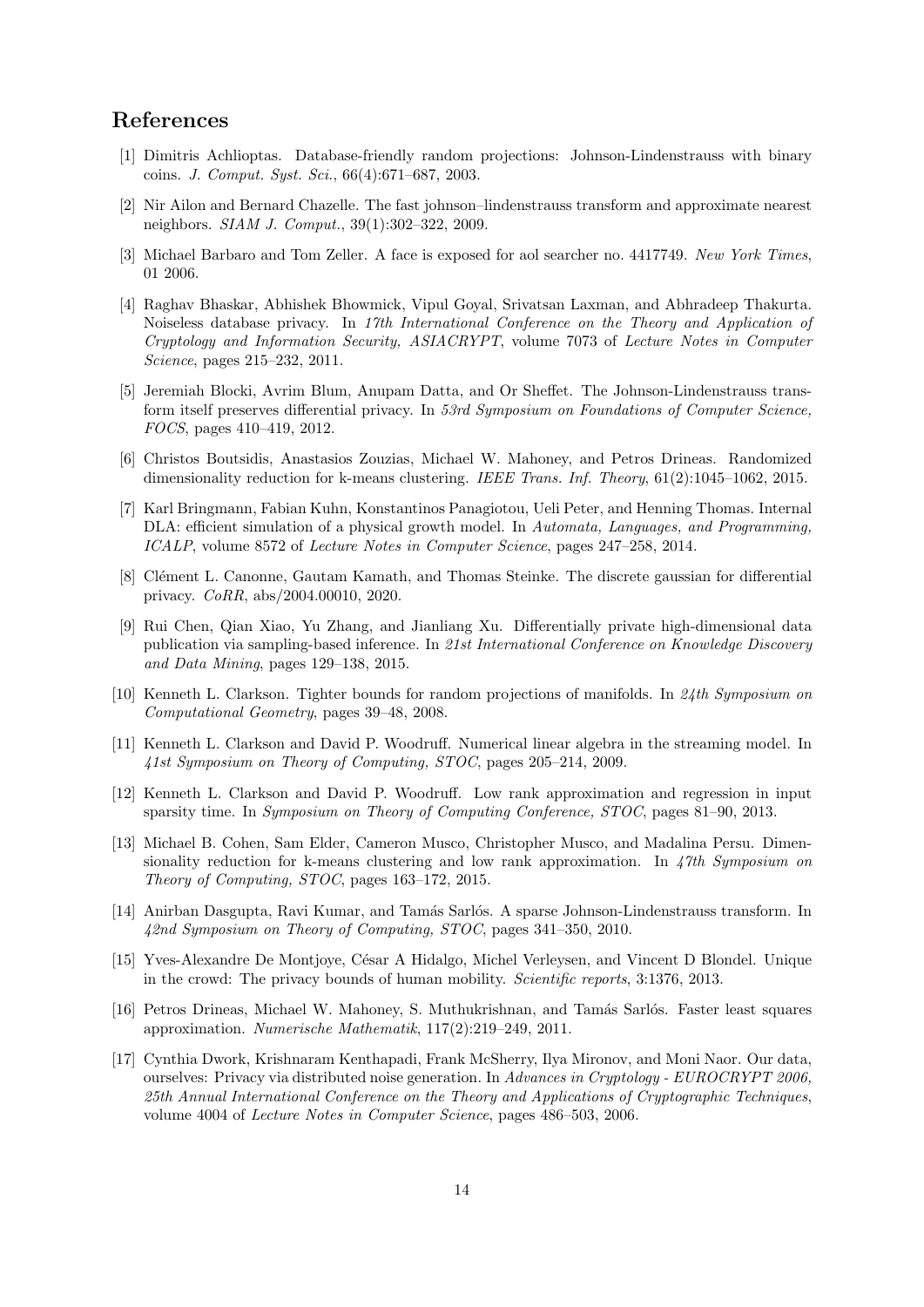- [18] Cynthia Dwork, Frank McSherry, Kobbi Nissim, and Adam D. Smith. Calibrating noise to sensitivity in private data analysis. In 3rd Theory of Cryptography Conference, TCC, volume 3876 of Lecture Notes in Computer Science, pages 265–284, 2006.
- [19] Cynthia Dwork and Aaron Roth. The algorithmic foundations of differential privacy. Foundations and Trends in Theoretical Computer Science, 9(3-4):211–407, 2014.
- [20] Differential Privacy Team Google. Secure noise generation. Technical report, Google, 2020.
- [21] Moritz Hardt and Kunal Talwar. On the geometry of differential privacy. In Leonard J. Schulman, editor, 42nd Symposium on Theory of Computing, STOC, pages 705–714, 2010.
- [22] Justin Hsu, Sanjeev Khanna, and Aaron Roth. Distributed private heavy hitters. In Automata, Languages, and Programming, ICALP, volume 7391 of Lecture Notes in Computer Science, pages 461–472, 2012.
- [23] Piotr Indyk. Stable distributions, pseudorandom generators, embeddings, and data stream computation. J. ACM, 53(3):307–323, 2006.
- [24] Piotr Indyk and Rajeev Motwani. Approximate nearest neighbors: Towards removing the curse of dimensionality. In 30th Annual Symposium on the Theory of Computing, STOC, pages 604–613, 1998.
- [25] T. S. Jayram and David P. Woodruff. Optimal bounds for johnson-lindenstrauss transforms and streaming problems with sub-constant error. In 22nd Symposium on Discrete Algorithms, SODA, pages 1–10, 2011.
- [26] William B Johnson and Joram Lindenstrauss. Extensions of lipschitz mappings into a hilbert space. Contemporary mathematics, 26(189-206):1, 1984.
- [27] Daniel M. Kane, Raghu Meka, and Jelani Nelson. Almost optimal explicit johnson-lindenstrauss families. In Approximation, Randomization, and Combinatorial Optimization. Algorithms and Techniques - 14th International Workshop, APPROX and 15th International Workshop, RANDOM, volume 6845 of Lecture Notes in Computer Science, pages 628–639, 2011.
- [28] Daniel M. Kane and Jelani Nelson. Sparser Johnson-Lindenstrauss transforms. J. ACM, 61(1):4:1– 4:23, 2014.
- [29] Krishnaram Kenthapadi, Aleksandra Korolova, Ilya Mironov, and Nina Mishra. Privacy via the Johnson-Lindenstrauss transform. J. Priv. Confidentiality, 5(1), 2013.
- [30] Andrew McGregor, Ilya Mironov, Toniann Pitassi, Omer Reingold, Kunal Talwar, and Salil Vadhan. The limits of two-party differential privacy. In 51st Annual Symposium on Foundations of Computer Science, pages 81–90, 2010.
- [31] Frank McSherry and Ilya Mironov. Differentially private recommender systems: Building privacy into the netflix prize contenders. In 15th International Conference on Knowledge Discovery and Data Mining, pages 627–636, 2009.
- [32] Darakhshan J. Mir, S. Muthukrishnan, Aleksandar Nikolov, and Rebecca N. Wright. Pan-private algorithms: When memory does not help. CoRR, abs/1009.1544, 2010.
- [33] Darakhshan J. Mir, S. Muthukrishnan, Aleksandar Nikolov, and Rebecca N. Wright. Pan-private algorithms via statistics on sketches. In 30th Symposium on Principles of Database Systems, PODS, pages 37–48, 2011.
- [34] Ilya Mironov. On significance of the least significant bits for differential privacy. In *Conference on* Computer and Communications Security, CCS, pages 650–661, 2012.
- [35] Ilya Mironov. Rényi differential privacy. In 30th Computer Security Foundations Symposium, CSF, pages 263–275. IEEE Computer Society, 2017.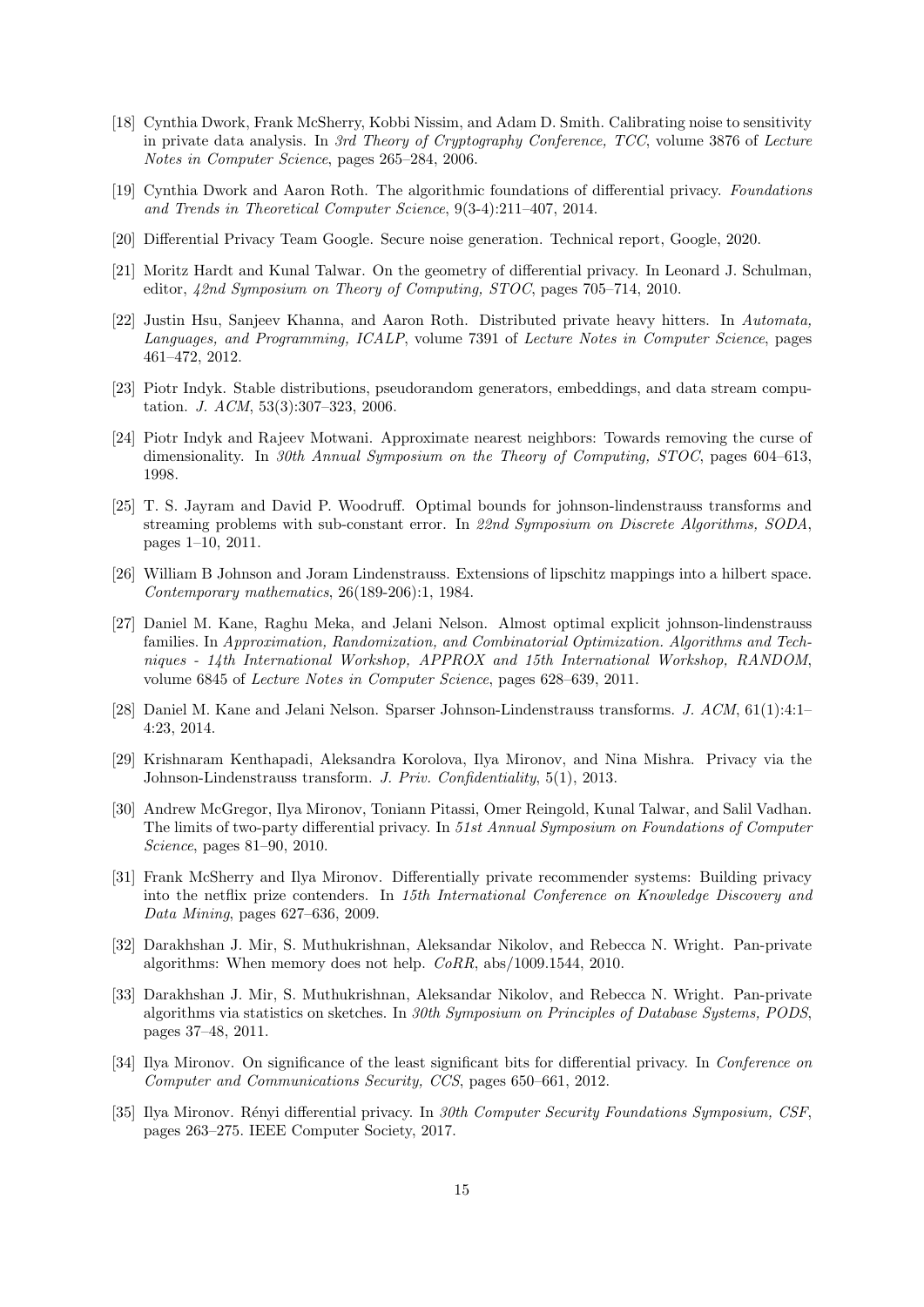- [36] Arvind Narayanan and Vitaly Shmatikov. Robust de-anonymization of large sparse datasets. In Symposium on Security and Privacy, pages 111–125, 2008.
- [37] Jelani Nelson and Huy L. Nguyen. OSNAP: faster numerical linear algebra algorithms via sparser subspace embeddings. In 54th Symposium on Foundations of Computer Science, FOCS, pages 117– 126. IEEE Computer Society, 2013.
- [38] Rasmus Pagh and Nina Mesing Stausholm. Efficient differentially private  $f_0$  linear sketching.  $CoRR$ , abs/2001.11932, 2020.
- [39] Wahbeh H. Qardaji, Weining Yang, and Ninghui Li. Priview: practical differentially private release of marginal contingency tables. In International Conference on Management of Data, SIGMOD, pages 1435–1446, 2014.
- [40] Benjamin I. P. Rubinstein, Peter L. Bartlett, Ling Huang, and Nina Taft. Learning in a large function space: Privacy-preserving mechanisms for SVM learning. J. Priv. Confidentiality,  $4(1)$ , 2012.
- [41] Daniel A. Spielman and Nikhil Srivastava. Graph sparsification by effective resistances. SIAM J.  $Comput., 40(6):1913-1926, 2011.$
- [42] Latanya Sweeney. Only you, your doctor, and many others may know. Technology Science, 2015092903(9):29, 2015.
- [43] Pang-Ning Tan, Michael S. Steinbach, and Vipin Kumar. Introduction to Data Mining. Addison-Wesley, 2005.
- [44] Jalaj Upadhyay. Randomness efficient fast-Johnson-Lindenstrauss transform with applications in differential privacy and compressed sensing.  $arXiv$  preprint  $arXiv:1410.2470.2014$ .
- [45] Stanley L. Warner. Randomized response: A survey technique for eliminating evasive answer bias. Journal of the American Statistical Association, 60(309):63–69, 1965.
- [46] David P. Woodruff. Sketching as a tool for numerical linear algebra. Foundations and Trends in Theoretical Computer Science, 10(1-2):1–157, 2014.
- [47] Chugui Xu, Ju Ren, Yaoxue Zhang, Zhan Qin, and Kui Ren. Dppro: Differentially private highdimensional data release via random projection. IEEE Transactions on Information Forensics and Security, 12(12):3081–3093, 2017.
- [48] Jun Zhang, Graham Cormode, Cecilia M. Procopiuc, Divesh Srivastava, and Xiaokui Xiao. Privbayes: private data release via bayesian networks. In International Conference on Management of Data, SIGMOD, pages 1423–1434, 2014.

# A Omitted Proofs for Technical Lemmas

### Lemma 3. We have

- 1.  $\hat{E}_{gen}$  is an unbiased estimator for  $||x-y||_2^2$ .
- 2. The variance of  $\hat{E}_{gen}$  is

$$
\text{Var}\left[\hat{E}_{gen}\right] = \text{Var}\left[\|Sx - Sy\|_2^2\right] + 8\text{E}_{\mathcal{D}}[\eta_*^2] \|x - y\|_2^2 + 2k \text{E}_{\mathcal{D}}[\eta_*^4] + 2k \text{E}_{\mathcal{D}}[\eta_*^2]^2
$$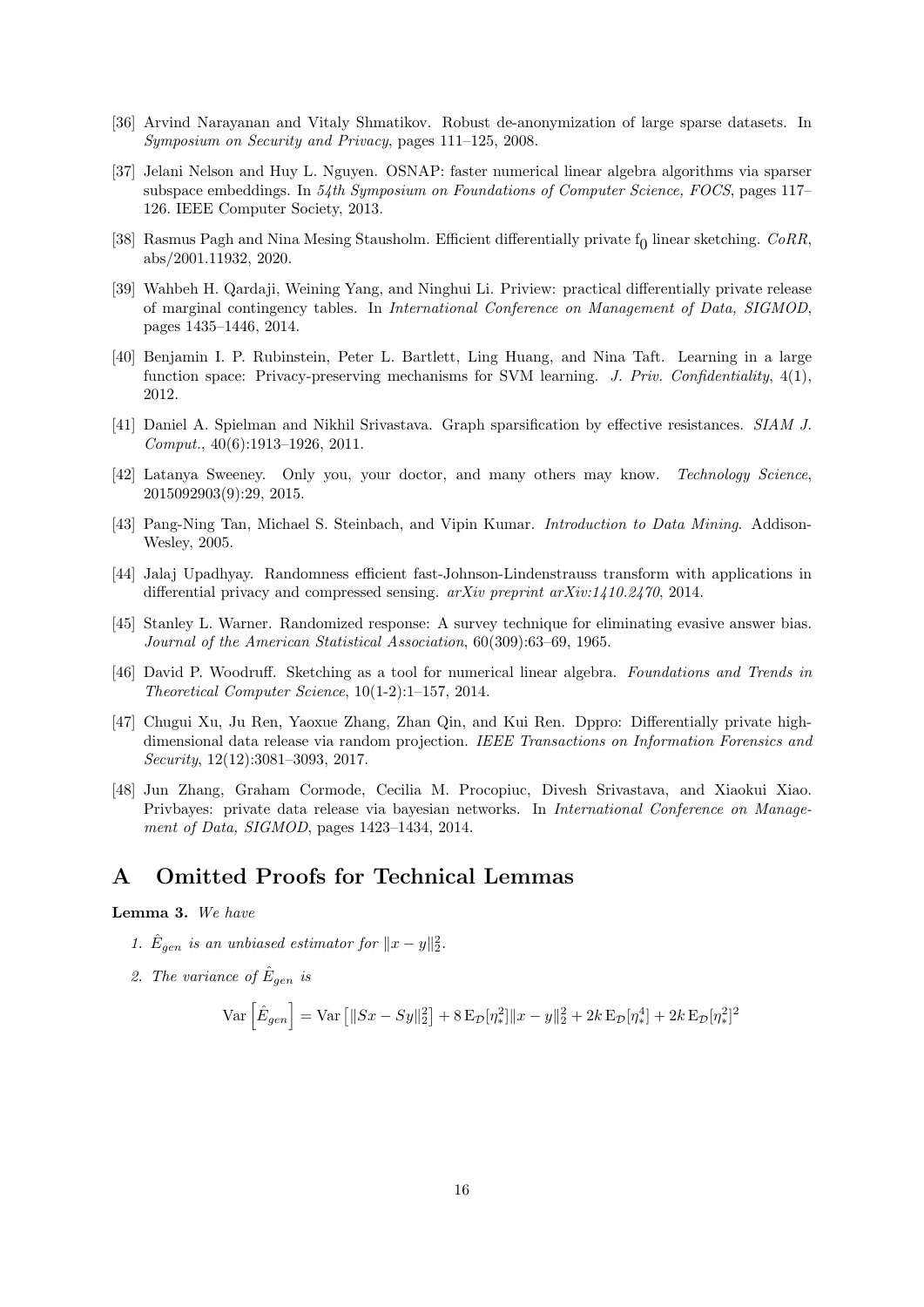*Proof.* We start by showing 1). For simpler notation, we define  $z := x - y$ . By independence and since  $E_{\mathcal{D}}[\eta_i] = 0$  for all *i*,

$$
E_{S,D}\left[\left\|(Sx+\eta) - (Sy+\mu)\right\|_{2}^{2}\right] = E_{S,D}\left[\sum_{i=1}^{k} \left((Sx+\eta)_{i} - (Sy+\mu)_{i}\right)^{2}\right]
$$
  

$$
= E_{S,D}\left[\sum_{i=1}^{k} \left((Sz)_{i}^{2} + (\eta_{i} - \mu_{i})^{2} + 2(\eta_{i} - \mu_{i})(Sz)_{i}\right)\right]
$$
  

$$
= E_{S}\left[\sum_{i=1}^{k} (Sz)_{i}^{2}\right] + 2\sum_{i=1}^{k} E_{D}\left[\eta_{*}^{2}\right] = \|z\|_{2}^{2} + 2k E_{D}\left[\eta_{*}^{2}\right]
$$

where we in the last step used that S has the LPP. So clearly, re-inserting  $z = x - y$ 

$$
E_{S,D}\left[\left\|(Sx+\eta) - (Sy+\mu)\right\|_{2}^{2} - 2k E_{D}\left[\eta_{*}^{2}\right]\right] = \|x-y\|_{2}^{2}.
$$

We turn to proving 2):

$$
\text{Var}\left[\hat{E}_{gen}\right] = \text{E}_{S,\mathcal{D}}\left[\hat{E}_{gen}^2\right] - \text{E}_{S,\mathcal{D}}\left[\hat{E}_{gen}\right]^2 = \text{E}_{S,\mathcal{D}}\left[\hat{E}_{gen}^2\right] - \|x - y\|_2^4,\tag{6}
$$

so we analyze the first term:

$$
\mathbf{E}_{S,\mathcal{D}}\left[\hat{E}_{gen}^{2}\right] = \mathbf{E}_{S,\mathcal{D}}\left[\left(\left\|\left(Sx+\eta\right)-\left(Sy+\mu\right)\right\|_{2}^{2} - 2k\,\mathbf{E}_{\mathcal{D}}\left[\eta_{*}^{2}\right]\right)^{2}\right] \n= \mathbf{E}_{S,\mathcal{D}}\left[\left\|\left(Sx+\eta\right)-\left(Sy+\mu\right)\right\|_{2}^{4}\right] + 4k^{2}\,\mathbf{E}_{\mathcal{D}}\left[\eta_{*}^{2}\right]^{2} \n- 4k\,\mathbf{E}_{\mathcal{D}}\left[\eta_{*}^{2}\right]\mathbf{E}_{S,\mathcal{D}}\left[\left\|\left(Sx+\eta\right)-\left(Sy+\mu\right)\right\|_{2}^{2}\right]
$$
\n(7)

The last term in (7) equals

$$
4k \mathbf{E}_{\mathcal{D}} [\eta_*^2] (||x - y||_2^2 + 2k \mathbf{E}_{\mathcal{D}} [\eta_*^2]) = 4k \mathbf{E}_{\mathcal{D}} [\eta_*^2] ||x - y||_2^2 + 8k^2 \mathbf{E}_{\mathcal{D}} [\eta_*^2]^2
$$
 (8)

The first term in (7) equals

$$
E_{S,D}\left[\left\|(Sx+\eta) - (Sy+\mu)\right\|_{2}^{4}\right] = E_{S}\left[\left\|S(x-y)\right\|_{2}^{4}\right] + 4(k+2) E_{D}\left[\eta_{*}^{2}\right] \|x-y\|_{2}^{2} + 2k E_{D}[\eta_{*}^{4}] + 2k(1+2k) E_{D}\left[\eta_{*}^{2}\right]^{2}
$$

The proof of the claim straightforward but tedious and thus left out here. It is proven formally in Appendix A.0.1.

Inserting (8) and Claim A into (7), we get

$$
\begin{split} \mathbf{E}_{S,\mathcal{D}}\left[\hat{E}_{gen}^{2}\right] &= \mathbf{E}_{S,\mathcal{D}}\left[\left(\left\|\left(Sx+\eta\right)-\left(Sy+\mu\right)\right\|_{2}^{2}-2k\,\mathbf{E}_{\mathcal{D}}\left[\eta_{*}^{2}\right]\right)^{2}\right] \\ &= \mathbf{E}_{S}\left[\left\|S(x-y)\right\|_{2}^{4}\right]+4(k+2)\,\mathbf{E}_{\mathcal{D}}\left[\eta_{*}^{2}\right]\left\|x-y\right\|_{2}^{2}+2k\,\mathbf{E}_{\mathcal{D}}\left[\eta_{*}^{4}\right]+2k(1+2k)\,\mathbf{E}_{\mathcal{D}}\left[\eta_{*}^{2}\right]^{2} \\ &+4k^{2}\,\mathbf{E}_{\mathcal{D}}\left[\eta_{*}^{2}\right]^{2}-4k\,\mathbf{E}_{\mathcal{D}}\left[\eta_{*}^{2}\right]\left\|x-y\right\|_{2}^{2}-8k^{2}\,\mathbf{E}_{\mathcal{D}}\left[\eta_{*}^{2}\right]^{2} \\ &= \mathbf{E}_{S}\left[\left\|S(x-y)\right\|_{2}^{4}\right]+8\,\mathbf{E}_{\mathcal{D}}\left[\eta_{*}^{2}\right]\left\|x-y\right\|_{2}^{2}+2k\,\mathbf{E}_{\mathcal{D}}\left[\eta_{*}^{4}\right]+2k\,\mathbf{E}_{\mathcal{D}}\left[\eta_{*}^{2}\right]^{2} .\end{split}
$$

Inserting this expression into (6) proves that the variance is

$$
\text{Var}\left[\hat{E}_{gen}\right] = \text{E}_{S}\left[\|S(x-y)\|_{2}^{4}\right] + 8\text{E}_{\mathcal{D}}\left[\eta_{*}^{2}\right] \|x-y\|_{2}^{2} + 2k \text{E}_{\mathcal{D}}\left[\eta_{*}^{4}\right] + 2k \text{E}_{\mathcal{D}}\left[\eta_{*}^{2}\right]^{2} - \|x-y\|_{2}^{4}
$$
\n
$$
= \text{Var}\left[\|S(x-y)\|_{2}^{2}\right] + 8\text{E}_{\mathcal{D}}\left[\eta_{*}^{2}\right] \|x-y\|_{2}^{2} + 2k \text{E}_{\mathcal{D}}\left[\eta_{*}^{4}\right] + 2k \text{E}_{\mathcal{D}}\left[\eta_{*}^{2}\right]^{2},
$$

again using that S satisfies LPP.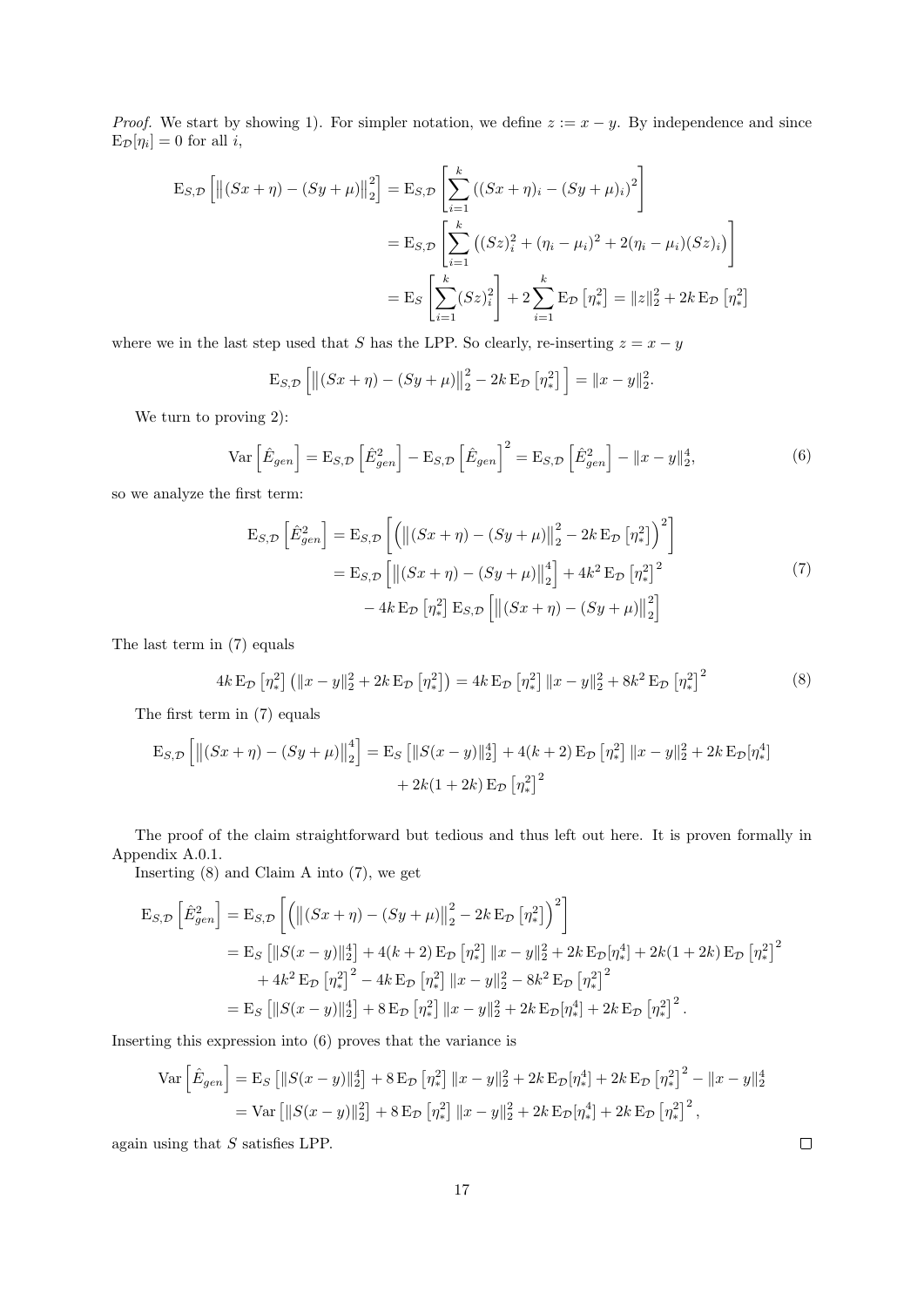#### A.0.1 Proof of Claim A

We repeat the claim for convenience: The first term in  $(7)$  equals

$$
\mathcal{E}_{S,\mathcal{D}}\left[\left\|\left(Sx+\eta\right)-\left(Sy+\mu\right)\right\|_{2}^{4}\right] = \mathcal{E}_{S}\left[\left\|S(x-y)\right\|_{2}^{4}\right] + 4(k+2)\mathcal{E}_{\mathcal{D}}\left[\eta_{*}^{2}\right]\left\|x-y\right\|_{2}^{2} + 2k\mathcal{E}_{\mathcal{D}}\left[\eta_{*}^{4}\right] + 2k(1+2k)\mathcal{E}_{\mathcal{D}}\left[\eta_{*}^{2}\right]^{2}
$$

*Proof.* For a simpler notation, we define  $z := x - y$ . By simply unfolding the expression, we see that

$$
= \sum_{i,\ell=1}^{k} \mathbf{E}_{S} \left[ (Sz)^{2}_{i} (Sz)^{2}_{\ell} \right] + \sum_{i,\ell=1}^{k} \left( \mathbf{E}_{\mathcal{D}} \left[ \eta_{i}^{2} \right] + \mathbf{E}_{\mathcal{D}} \left[ \mu_{i}^{2} \right] \right) \mathbf{E}_{S} \left[ (Sz)^{2}_{\ell} \right]
$$
  
+ 0 +  $\sum_{i,\ell=1}^{k} \mathbf{E}_{S} \left[ (Sz)^{2}_{i} \right] \left( \mathbf{E}_{\mathcal{D}} \left[ \eta_{\ell}^{2} \right] + \mathbf{E}_{\mathcal{D}} \left[ \mu_{\ell}^{2} \right] \right) + \sum_{i=1}^{k} \mathbf{E}_{\mathcal{D}} \left[ (\eta_{i} - \mu_{i})^{4} \right] + \sum_{i \neq \ell} \mathbf{E}_{\mathcal{D}} \left[ (\eta_{i} - \mu_{i})^{2} \right] \mathbf{E}_{\mathcal{D}} \left[ (\eta_{\ell} - \mu_{\ell})^{2} \right]$   
+ 2  $\sum_{i=1}^{k} \mathbf{E}_{S} \left[ (Sz)_{i} \right] \mathbf{E}_{\mathcal{D}} \left[ (\eta_{i} - \mu_{i})^{3} \right] + 0 + 2 \sum_{\ell=1}^{k} \mathbf{E}_{\mathcal{D}} \left[ (\eta_{\ell} - \mu_{\ell})^{3} \right] \mathbf{E}_{S} \left[ (Sz)_{\ell} \right] + 4 \sum_{i=1}^{k} \mathbf{E}_{\mathcal{D}} \left[ (\eta_{i} - \mu_{i})^{2} \right] \mathbf{E}_{S} \left[ (Sz)^{2}_{i} \right]$   
+ 4  $\sum_{i \neq \ell} \underbrace{\mathbf{E}_{\mathcal{D}} \left[ (\eta_{i} - \mu_{i}) (\eta_{\ell} - \mu_{\ell}) \right]}_{=0} \mathbf{E}_{S} \left[ (Sz)_{i} (Sz)_{\ell} \right]$ 

where we used that  $E[\eta_i] = E[\mu_i] = 0$  for all  $i = 1, ..., k$  and that the noise is drawn independently of S. Recalling that  $E_{\mathcal{D}}[\eta_i^2] = E_{\mathcal{D}}[\mu_i^2] = E_{\mathcal{D}}[\eta_*^2]$  for all *i*, we obtain

$$
= \sum_{i,\ell=1}^{k} \mathbf{E}_{S} \left[ (Sz)^{2}_{i} (Sz)^{2}_{\ell} \right] + 4k \mathbf{E}_{\mathcal{D}} \left[ \eta_{*}^{2} \right] \|z\|_{2}^{2} + k \left( 2 \mathbf{E}_{\mathcal{D}} [\eta_{*}^{4}] + 6 \mathbf{E}_{\mathcal{D}} [\eta_{*}^{2}]^{2} \right) + \sum_{i \neq \ell} 4 \mathbf{E}_{\mathcal{D}} \left[ \eta_{*}^{2} \right]^{2}
$$
  
+ 
$$
2 \sum_{i=1}^{k} \mathbf{E}_{S} \left[ (Sz)_{i} \right] \left( \mathbf{E}_{\mathcal{D}} \left[ \eta_{*}^{3} \right] - \mathbf{E}_{\mathcal{D}} \left[ \eta_{*}^{3} \right] \right) + 2 \sum_{\ell=1}^{k} \mathbf{E}_{S} \left[ (Sz)_{\ell} \right] \left( \mathbf{E}_{\mathcal{D}} \left[ \eta_{*}^{3} \right] - \mathbf{E}_{\mathcal{D}} \left[ \eta_{*}^{3} \right] \right)
$$
  
+ 
$$
4 \sum_{i=1}^{k} 2 \mathbf{E}_{\mathcal{D}} \left[ \eta_{*}^{2} \right] \mathbf{E}_{S} \left[ (Sz)^{2}_{i} \right]
$$

which simplifies to

$$
= \mathbf{E}_{S} \left[ \|Sz\|_{2}^{4} \right] + 4k \mathbf{E}_{D} \left[\eta_{*}^{2}\right] \|z\|_{2}^{2} + 2k \mathbf{E}_{D} \left[\eta_{*}^{4}\right] + 6k \mathbf{E}_{D} \left[\eta_{*}^{2}\right]^{2} + 4(k^{2} - k) \mathbf{E}_{D} \left[\eta_{*}^{2}\right]^{2} + 8 \mathbf{E}_{D} \left[\eta_{*}^{2}\right] \|z\|_{2}^{2}
$$

$$
= \mathbf{E}_{S} \left[ \|Sz\|_{2}^{4} \right] + 4(k+2) \mathbf{E}_{D} \left[\eta_{*}^{2}\right] \|z\|_{2}^{2} + 2k \mathbf{E}_{D} \left[\eta_{*}^{4}\right] + 2k(1+2k) \mathbf{E}_{D} \left[\eta_{*}^{2}\right]^{2}
$$

Re-inserting  $z = x - y$ , we conclude that

$$
\mathcal{E}_{S,\mathcal{D}}\left[\left\|(Sx+\eta) - (Sy+\mu)\right\|_{2}^{4}\right] = \mathcal{E}_{S}\left[\|S(x-y)\|_{2}^{4}\right] + 4(k+2)\mathcal{E}_{\mathcal{D}}\left[\eta_{*}^{2}\right]\|x-y\|_{2}^{2} + 2k\mathcal{E}_{\mathcal{D}}\left[\eta_{*}^{4}\right] + 2k(1+2k)\mathcal{E}_{\mathcal{D}}\left[\eta_{*}^{2}\right]^{2}.
$$

# B Omitted Proofs for FJLT

### B.1 Primitives

This section will give some primitives that will be useful in the next section. Non-trivial arguments can be found in Section B.1.1. We let  $\Phi = PHD$  be the FJLT transform as described in Section 5.1 and  $x, y \in \mathbb{R}^d$  be any real vectors. Let  $X \sim \mathcal{N}(0, q^{-1})$ . Then for any  $i, n \in [k]$  and  $j, \ell \in [d]$ 

$$
\mathcal{E}_P[P_{ij}] = 0, \qquad \mathcal{E}_P[P_{ij}^2] = q \cdot \mathcal{E}_X[X^2] = 1
$$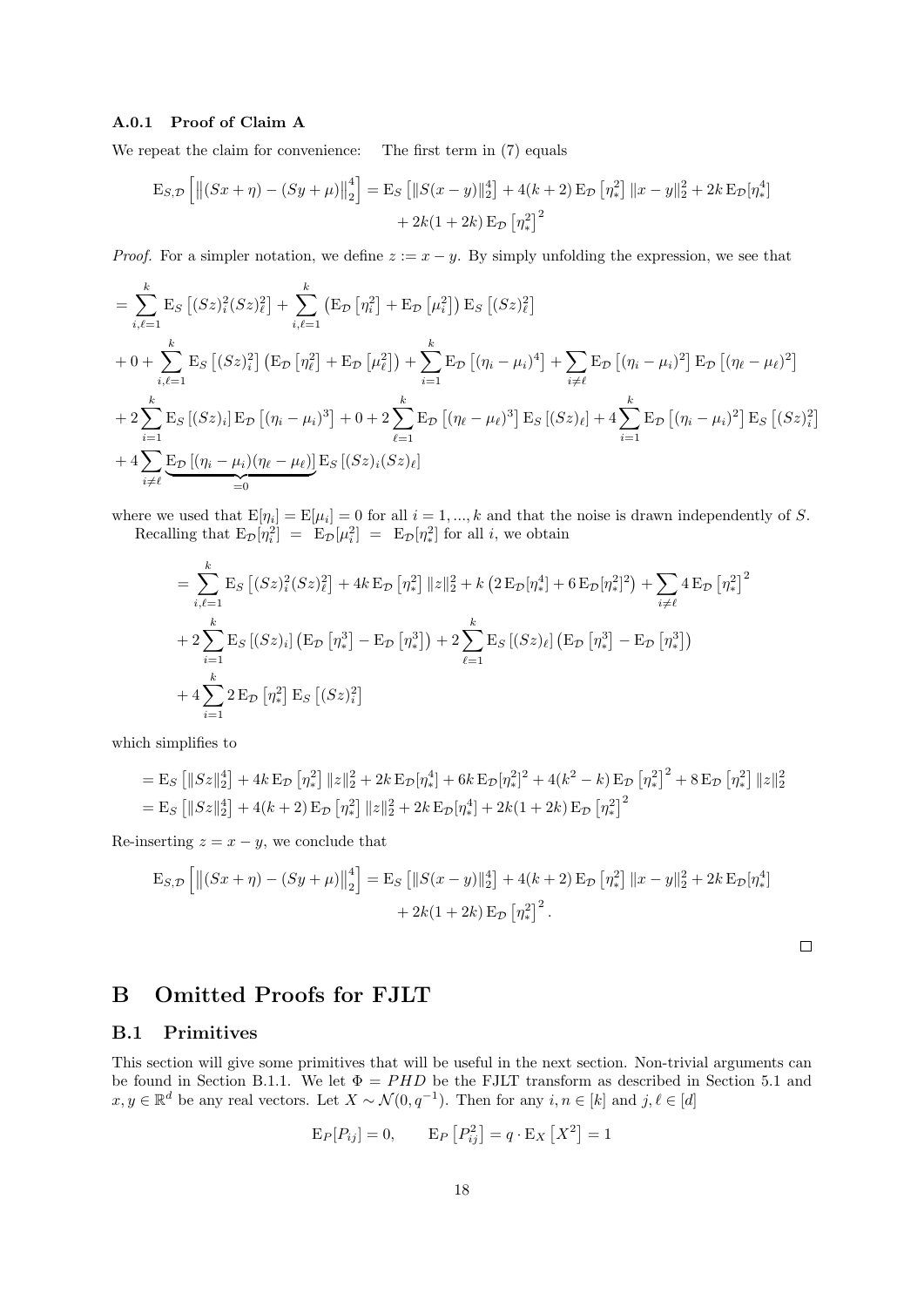$$
\mathbf{E}_{P} [P_{ij}^{4}] = q \cdot \mathbf{E}_{X} [X^{4}] = q \cdot 3q^{-2} = \frac{3}{q}.
$$
  
\n
$$
\mathbf{E}_{D}[D_{jj}] = 0, \qquad \mathbf{E}_{D}[D_{jj}^{2}] = D_{jj}^{2} = 1.
$$
  
\n
$$
\mathbf{E}[\Phi_{ij}] = \sum_{f=1}^{d} \mathbf{E}_{P} [P_{if}] H_{fj} \mathbf{E}_{D} [D_{jj}] = 0
$$
  
\n
$$
\mathbf{E}_{\Phi}[\Phi_{ij} \Phi_{n\ell}] = \begin{cases} \mathbf{E}_{\Phi}[\Phi_{ij}] \mathbf{E}_{\Phi}[\Phi_{n\ell}] = 0, & i \neq n, j \neq \ell \\ \mathbf{E}_{P} [(PH)_{ij}] \mathbf{E}_{P} [(PH)_{nj}] = 0, & i \neq n, j = \ell \\ \mathbf{E}_{\Phi}[\Phi_{ij}] \mathbf{E}_{\Phi}[\Phi_{i\ell}] = 0, & i = n, j \neq \ell \\ \mathbf{E}_{\Phi}[\Phi_{ij}^{2}] = 1, & i = n, j = \ell \end{cases}
$$

$$
\mathcal{E}_{\Phi}[\Phi_{ij}^{2}\Phi_{n\ell}^{2}] = \begin{cases} 1, & i \neq n \\ \frac{3}{qd} + 1 - \frac{3}{d}, & i = n, j \neq \ell \\ \frac{3}{qd} + 3 - \frac{3}{d}, & i = n, j = \ell \end{cases}
$$
(9)

$$
\mathcal{E}_{\Phi}[\Phi_{ij}\Phi_{i\ell}\Phi_{nv}\Phi_{nw}] = \begin{cases} \mathcal{E}_{\Phi}[\Phi_{ij}^2\Phi_{nv}^2], & j = \ell, v = w \\ \mathcal{E}_{\Phi}[\Phi_{ij}^2\Phi_{i\ell}^2], & i = n, (j = v, \ell = w) \lor (j = w, \ell = v) \\ 0, & \text{otherwise} \end{cases}
$$

$$
E_{\Phi}[(\Phi x)_i(\Phi y)_n] = \sum_{j,\ell=1}^d x_j y_\ell E_{\Phi}[\Phi_{ij}\Phi_{n\ell}] = \begin{cases} 0, & i \neq n \\ \sum_{j=1}^d x_j y_j, & i = n \end{cases}
$$

$$
E_{\Phi}[(\Phi x)_i^2(\Phi y)_n^2] = ||x||_2^2 ||y||_2^2, \qquad i \neq n
$$
(10)

$$
\mathcal{E}_{\Phi}[(\Phi x)^2_i(\Phi y)^2_i] = \frac{3}{d} \left( \frac{d}{3} + \left( \frac{1}{q} - 1 \right) \right) \left( \|x\|^2_2 \|y\|^2_2 + 2 \langle x, y \rangle^2 \right) - \frac{6}{d} \left( \frac{1}{q} - 1 \right) \sum_{j=1}^d x^2_j y^2_j \tag{11}
$$

# B.1.1 Arguments for Primitives

# Argument for (9)

We use that

$$
\mathcal{E}_{\Phi}[\Phi_{ij}^{2}\Phi_{n\ell}^{2}] = \sum_{f,g,h,s=1}^{d} \mathcal{E}_{P}[P_{if}P_{ig}P_{nh}P_{ns}]H_{fj}H_{gj}H_{h\ell}H_{s\ell}\mathcal{E}_{D}[D_{jj}^{2}D_{\ell\ell}^{2}]
$$

and so for  $i\neq n$ 

$$
\sum_{f,h=1}^{d} \mathbf{E}_{P} \left[ P_{if}^{2} \right] \mathbf{E}_{P} \left[ P_{nh}^{2} \right] H_{fj}^{2} H_{h\ell}^{2} = 1
$$

and for  $i=n$ 

$$
\sum_{f,g,h,s=1}^{d} \mathbb{E}_{P}[P_{if}P_{ig}P_{nh}P_{ns}]H_{fj}H_{gj}H_{h\ell}H_{s\ell} = \sum_{f=1}^{d} \mathbb{E}_{P}[P_{if}^{4}]H_{fj}^{2}H_{f\ell}^{2} + \sum_{f\neq h=1}^{d} \mathbb{E}_{P}[P_{if}^{2}] \mathbb{E}_{P}[P_{ih}^{2}]H_{fj}^{2}H_{h\ell}^{2}
$$

$$
+ 2 \sum_{f\neq \ell=1}^{d} \mathbb{E}_{P}[P_{if}^{2}] \mathbb{E}_{P}[P_{ig}^{2}]H_{fj}H_{gj}H_{f\ell}H_{g\ell}
$$

$$
= \mathbb{E}_{P}[P_{if}^{4}]/d + (d^{2} - d)/d^{2} + 2(\langle H_{j}, H_{\ell} \rangle^{2} - 1/d)
$$

$$
= \mathbb{E}_{P}[P_{if}^{4}]/d + 1 - 3/d + 2\langle H_{j}, H_{\ell} \rangle^{2}
$$

$$
= \begin{cases} \mathbb{E}_{P}[P_{if}^{4}]/d + 1 - 3/d, & j \neq \ell \\ \mathbb{E}_{P}[P_{if}^{4}]/d + 3 - 3/d, & j = \ell \end{cases}
$$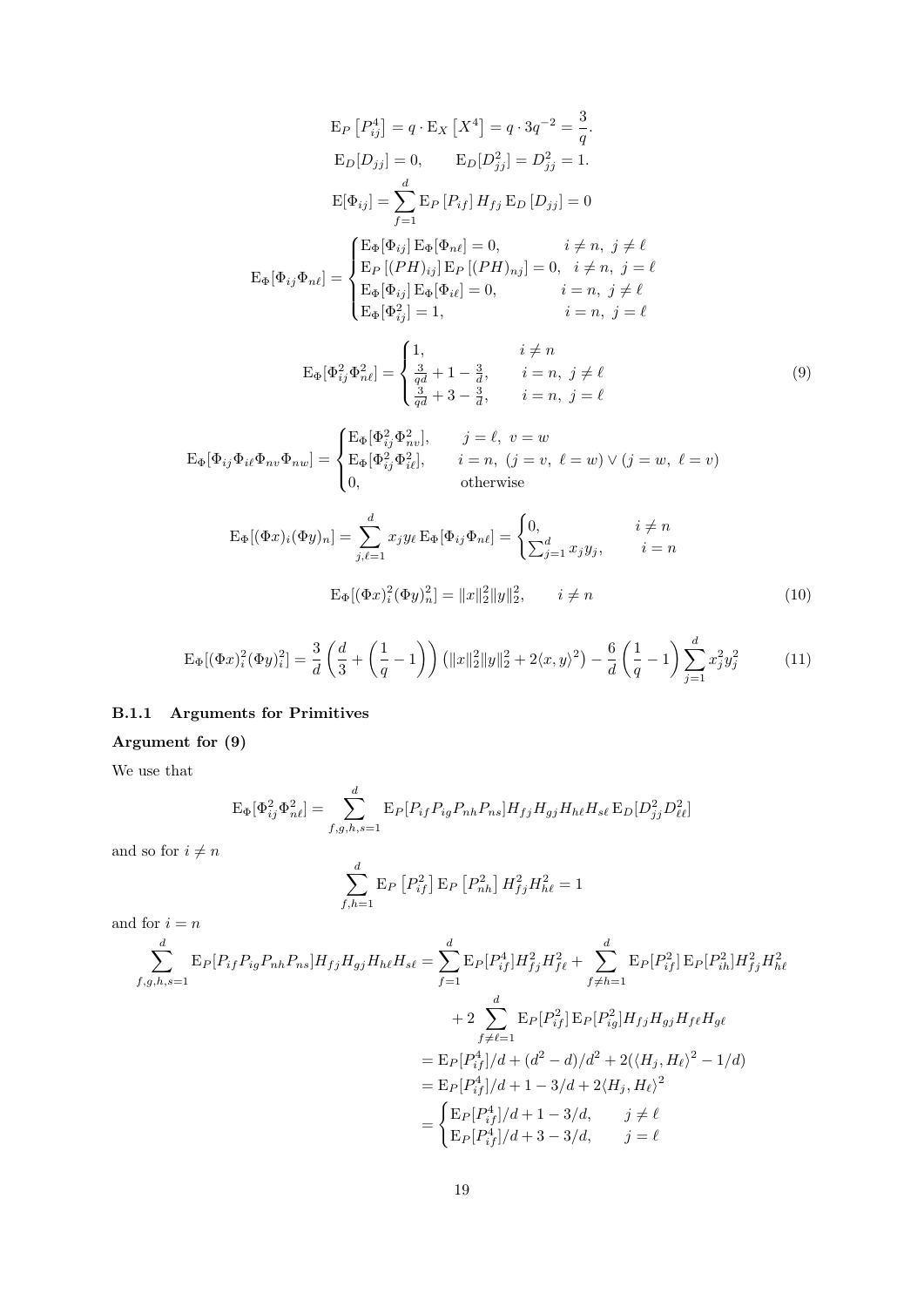because  $\langle H_j, H_\ell \rangle =$  $\int 0, \quad j \neq \ell$ 1,  $j = \ell$ .

### Argument for (10) and (11)

We used that

$$
\mathcal{E}_{\Phi}[(\Phi x)^2_i(\Phi y)^2_n] = \sum_{j,v=1}^d x^2_j y^2_v \mathcal{E}_{\Phi}[\Phi^2_{ij}\Phi^2_{nv}] + 2 \sum_{j \neq \ell=1}^d x^2_j y^2_\ell \mathcal{E}_{\Phi}[\Phi_{ij}\Phi_{i\ell}\Phi_{nj}\Phi_{n\ell}]
$$

where we for  $i \neq n$  get  $||x||_2^2 ||y||_2^2$  and for  $i = n$  get

$$
\sum_{j=1}^{d} x_{j}^{2} y_{j}^{2} \operatorname{E}_{\Phi}[\Phi_{ij}^{4}] + \sum_{j \neq v=1}^{d} x_{j}^{2} y_{v}^{2} \operatorname{E}_{\Phi}[\Phi_{ij}^{2} \Phi_{iv}^{2}] + 2 \sum_{j \neq \ell=1}^{d} x_{j} x_{\ell} y_{j} y_{\ell} \operatorname{E}_{\Phi}[\Phi_{ij}^{2} \Phi_{i\ell}^{2}]
$$
\n
$$
= \sum_{j=1}^{d} x_{j}^{2} y_{j}^{2} \left(\frac{3}{qd} + 3 - \frac{3}{d}\right) + \sum_{j \neq v=1}^{d} x_{j}^{2} y_{v}^{2} \left(\frac{3}{qd} + 1 - \frac{3}{d}\right) + 2 \sum_{j \neq \ell=1}^{d} x_{j} x_{\ell} y_{j} y_{\ell} \left(\frac{3}{qd} + 1 - \frac{3}{d}\right)
$$
\n
$$
= \sum_{j=1}^{d} x_{j}^{2} y_{j}^{2} \left(\frac{3}{qd} + 3 - \frac{3}{d}\right) + \left(\|x\|_{2}^{2} \|y\|_{2}^{2} - \sum_{j=1}^{d} x_{j}^{2} y_{j}^{2}\right) \left(\frac{3}{qd} + 1 - \frac{3}{d}\right) + 2 \left(\langle x, y \rangle^{2} - \sum_{j=1}^{d} x_{j}^{2} y_{j}^{2}\right) \left(\frac{3}{qd} + 1 - \frac{3}{d}\right)
$$
\n
$$
= \frac{3}{d} \left(\frac{d}{3} + \left(\frac{1}{q} - 1\right)\right) \left(\|x\|_{2}^{2} \|y\|_{2}^{2} + 2\langle x, y \rangle^{2}\right) - \frac{6}{d} \left(\frac{1}{q} - 1\right) \sum_{j=1}^{d} x_{j}^{2} y_{j}^{2}
$$

## B.2 Proof of FJLT Satisfying LPP

**Lemma 6.** The normalized FJLT satisfies LPP (see Definition 4).

Proof. Applying the primitives from Appendix B.1, we get

$$
\mathcal{E}_{\Phi}\left[\frac{1}{k}\|\Phi x\|_{2}^{2}\right] = \frac{1}{k}\mathcal{E}_{\Phi}\left[\sum_{i=1}^{k}(\Phi x)_{i}^{2}\right] = \frac{1}{k}\sum_{i=1}^{k}\sum_{j,\ell=1}^{d}\mathcal{E}_{\Phi}\left[\Phi_{ij}\Phi_{i\ell}\right]x_{j}x_{\ell} = \frac{1}{k}\sum_{i=1}^{k}\sum_{j=1}^{d}\mathcal{E}_{\Phi}\left[\Phi_{ij}^{2}\right]x_{j}^{2} = \|x\|_{2}^{2}.
$$

### B.3 Variance under FJLT

For convenience, we prove the following result, as it will be useful in this form for several other proofs. Note that Lemma 7 follows directly from Lemma 11.

**Lemma 11.** Let  $k \times d$ -matrix  $\Phi = PHD$ , where  $P_{ij}$  is  $\mathcal{N}(0, q^{-1})$  with probability q and and 0 otherwise. For input vector  $\eta \sim \mathcal{D}^d$  for a real-valued distribution  $\mathcal{D}$ :

$$
\text{Var}[\|\Phi\eta\|_2^2] \leq \frac{3}{k} \operatorname{E}_{\eta} \left[\|\eta\|_2^2\right].
$$

For  $x \in \mathbb{R}^d$ , we get

$$
\text{Var}[\|\Phi x\|_2^2] \le \frac{3}{k} \|x\|_2^2.
$$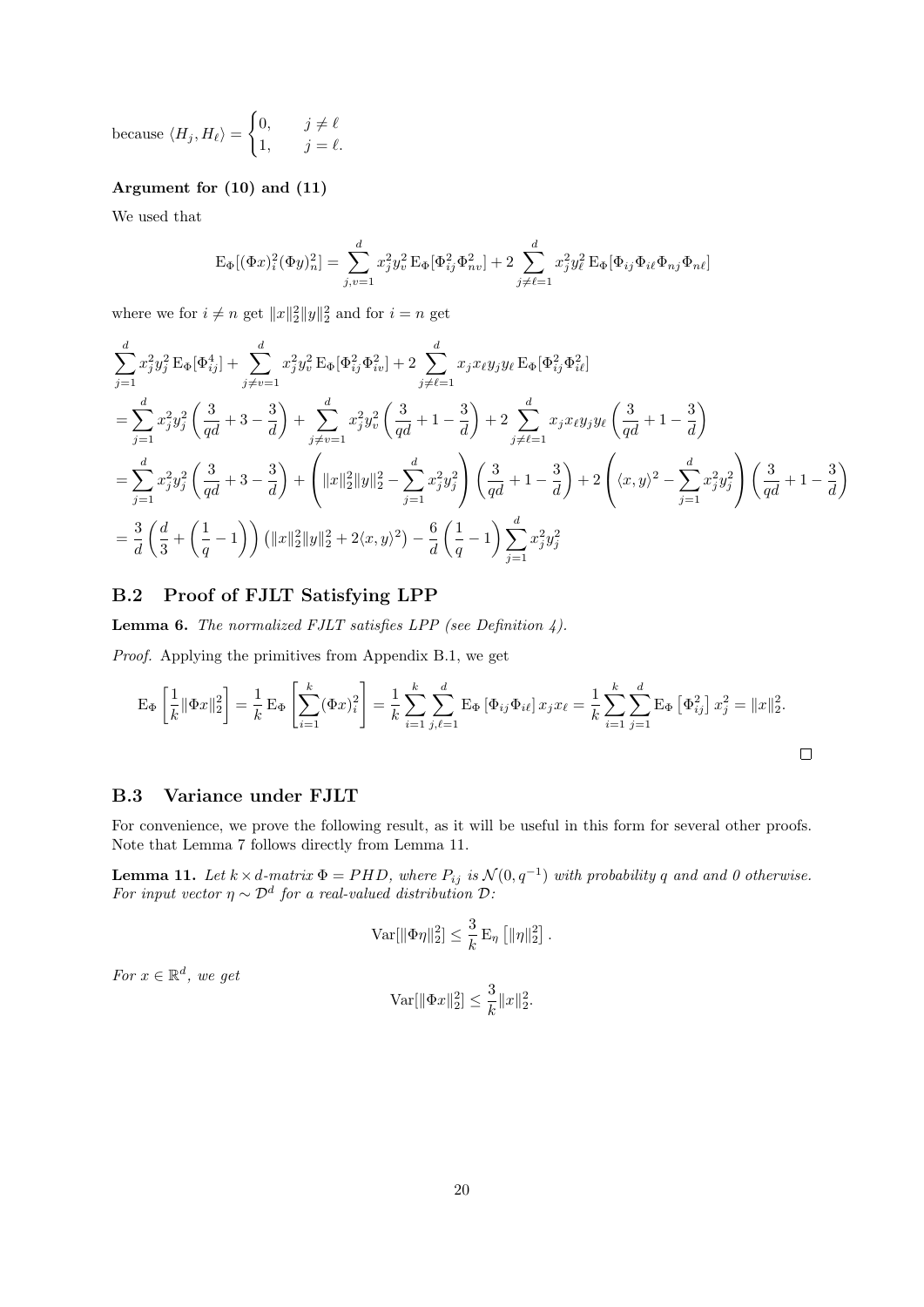Proof.

$$
\begin{split} \text{Var}[\|\Phi \eta\|_{2}^{2}] &= \mathcal{E}_{\Phi,\eta}[\|\Phi \eta\|_{2}^{4}] - \mathcal{E}_{\Phi,\eta}[\|\Phi \eta\|_{2}^{2}]^{2} = \sum_{i,n=1}^{k} \mathcal{E}_{\Phi,\eta} \left[ (\Phi \eta)_{i}^{2} (\Phi \eta)_{n}^{2} \right] - k^{2} \mathcal{E}_{\eta} \left[ \|\eta\|_{2}^{4} \right] \\ &= \sum_{i=1}^{k} \mathcal{E}_{\Phi,\eta} \left[ (\Phi \eta)_{i}^{4} \right] + \sum_{i \neq n=1}^{k} \mathcal{E}_{\Phi} \left[ (\Phi \eta)_{i}^{2} (\Phi \eta)_{n}^{2} \right] - k^{2} \mathcal{E}_{\eta} \left[ \|\eta\|_{2}^{4} \right] \\ &= \frac{9k}{d} \left( \frac{d}{3} + \left( \frac{1}{q} - 1 \right) \right) \mathcal{E}_{\eta} \left[ \|\eta\|_{2}^{4} \right] - \frac{6k}{d} \left( \frac{1}{q} - 1 \right) \mathcal{E}_{\eta} \left[ \|\eta\|_{4}^{4} \right] - k^{2} \mathcal{E}_{\eta} \left[ \|\eta\|_{2}^{4} \right] \\ &= 3k \left( \frac{2}{3} + \frac{3}{d} \left( \frac{1}{q} - 1 \right) \right) \mathcal{E}_{\eta} \left[ \|\eta\|_{2}^{4} \right] - \frac{6k}{d} \left( \frac{1}{q} - 1 \right) \mathcal{E}_{\eta} \left[ \|\eta\|_{4}^{4} \right]. \end{split}
$$

which again implies

$$
\operatorname{Var}\left[\frac{1}{k}\|\Phi\eta\|_2^2\right] = \frac{3}{k} \left(\frac{2}{3} + \frac{3}{d} \left(\frac{1}{q} - 1\right)\right) \operatorname{E}_{\eta}\left[\|\eta\|_2^4\right] - \frac{6}{dk} \left(\frac{1}{q} - 1\right) \operatorname{E}_{\eta}\left[\|\eta\|_4^4\right] \n\leq \frac{3 \operatorname{E}_{\eta}\left[\|\eta\|_{2}^4\right]}{k} \left(\frac{2}{3} + \frac{3}{d} \left(\frac{1}{q} - 1\right)\right) \leq \frac{3}{k} \operatorname{E}_{\eta}\left[\|\eta\|_{2}^4\right] \n\leq \frac{3 \operatorname{E}_{\eta}\left[\|\eta\|_{2}^4\right]}{k}
$$

when  $q \geq \frac{1}{d/9+1}$ .

# C Omitted Proofs for Private FJLT

### C.1 Estimator and Variance for Private FJLT

Lemma 12. We have

- 1.  $\hat{E}_{FJLT_i}$  is an unbiased estimator for  $||x-y||_2^2$ .
- 2.  $\text{Var}[\hat{E}_{FJLT_i}] \leq \frac{3}{k} ||x y||_2^4 + O\left(\frac{d^2\sigma^4}{k} + d\sigma^2 ||x y||_2^2\right).$

Proof. We repeatedly apply the primitives of Section B.1 and Section B.3. We start by proving 1). Observe that

$$
\mathbf{E} [ \|\Phi(x+\eta) - \Phi(y+\mu)\|_2^2 ] = \mathbf{E} [ \|\Phi(x-y) + \Phi(\eta-\mu)\|_2^2 ]
$$
  
= 
$$
\mathbf{E} [ \|\Phi(x-y)\|_2^2 ] + \mathbf{E} [ \|\Phi(\eta-\mu)\|_2^2 ]
$$
  
= 
$$
k \|x-y\|_2^2 + k \mathbf{E}_{\eta,\mu} [ \|\eta-\mu\|_2^2 ]
$$

Since  $\eta, \mu \sim \mathcal{N}(0, \sigma^2)^d$ , we have  $\eta - \mu \sim \mathcal{N}(0, 2\sigma^2)^d$  and so

$$
E_{\eta}\left[\|\eta-\mu\|_{2}^{2}\right]=\sum_{j=1}^{d}E_{\eta,\mu}[(\eta_{j}-\mu_{j})^{2}]=2d\sigma^{2}.
$$

We conclude that

$$
\hat{E}_{FJLT_i} = 1/k || \Phi(x + \eta) - \Phi(y + \mu) ||_2^2 - 2d\sigma^2
$$

is an unbiased estimator for  $||x - y||_2^2$ .

We turn to proving 2). Note that

Var 
$$
[1/k || \Phi(x - y) + \Phi(\eta - \mu)||_2^2 - 2d\sigma^2] = \frac{1}{k^2}
$$
Var  $[\|\Phi(x - y) + \Phi(\eta - \mu)||_2^2]$ ,

so it suffices to consider the RHS. For readability, we will do the analysis for x and  $\eta$ , and eventually substitute x for  $x - y$  and  $\eta$  for  $\eta - \mu$ , recalling that if  $\eta \sim \mathcal{N}(0, \sigma^2)$ , then  $\eta - \mu \sim \mathcal{N}(0, 2\sigma^2)$ .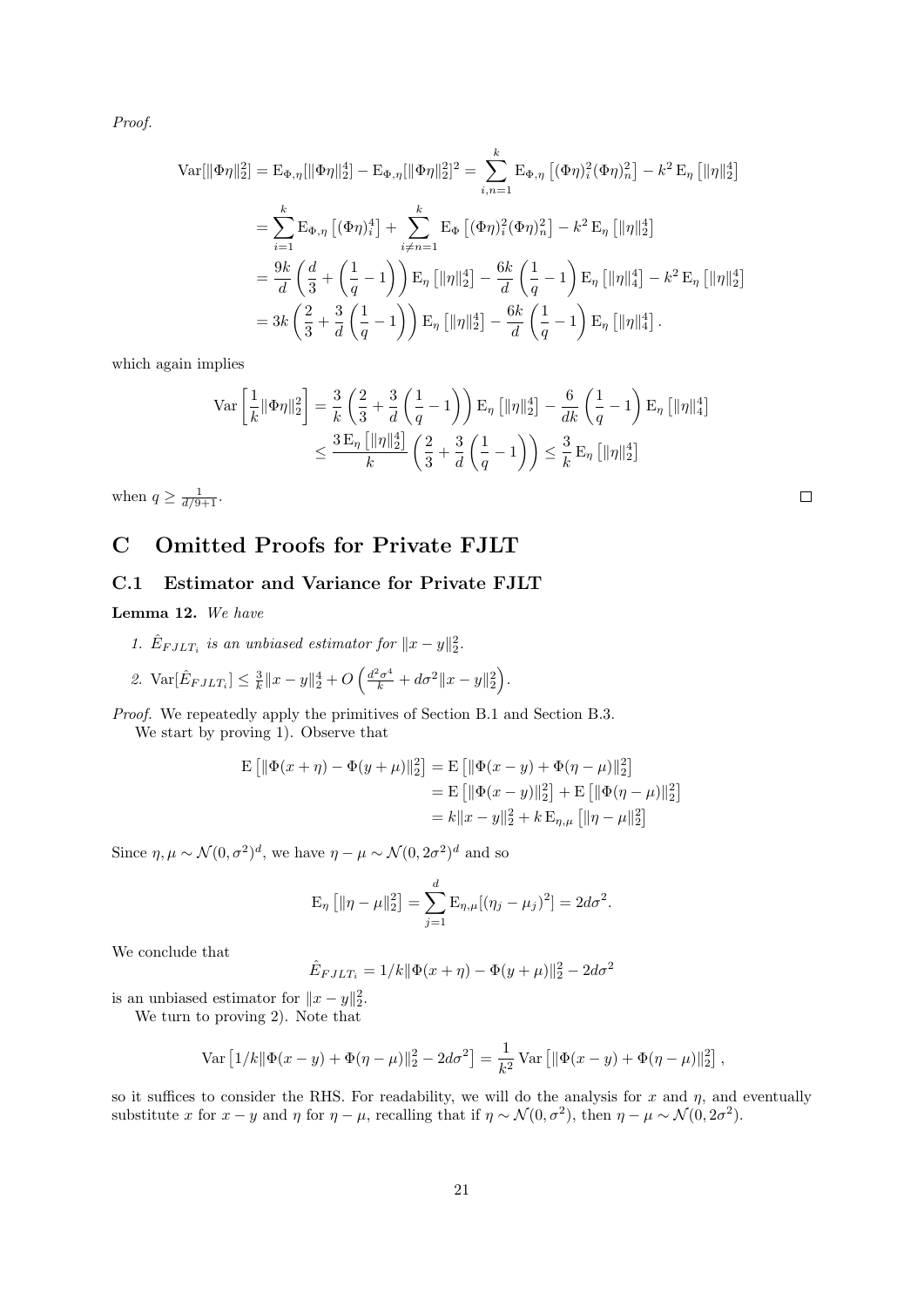For any  $x, \eta \in \mathbb{R}^d$ 

$$
\begin{aligned} \mathbf{E}_{\Phi,\eta} \left[ \|\Phi x + \Phi \eta\|_2^2 \right]^2 &= \left( \mathbf{E}_{\Phi} \left[ \|\Phi x\|_2^2 \right] + \mathbf{E}_{\Phi} \left[ \|\Phi \eta\|_2^2 \right] \right)^2 \\ &= \mathbf{E}_{\Phi} \left[ \|\Phi x\|_2^2 \right]^2 + \mathbf{E}_{\Phi} \left[ \|\Phi \eta\|_2^2 \right]^2 + 2 \mathbf{E}_{\Phi} \left[ \|\Phi x\|_2^2 \right] \mathbf{E}_{\Phi} \left[ \|\Phi \eta\|_2^2 \right] \end{aligned}
$$

By the triangle inequality, we see that

$$
\begin{aligned} \mathcal{E}_{\Phi,\eta} \left[ \|\Phi x + \Phi \eta\|_2^4 \right] &= \mathcal{E}_{\Phi,\eta} \left[ \left( \|\Phi x + \Phi \eta\|_2^2 \right)^2 \right] \\ &\leq \mathcal{E}_{\Phi,\eta} \left[ \left( \|\Phi x\|_2^2 + \|\Phi \eta\|_2^2 + 2 \|\Phi x\|_2 \|\Phi \eta\|_2 \right)^2 \right] \\ &= \mathcal{E}_{\Phi} \left[ \|\Phi x\|_2^4 \right] + \mathcal{E}_{\Phi,\eta} \left[ \|\Phi \eta\|_2^4 \right] + 6 \mathcal{E}_{\Phi,\eta} \left[ \|\Phi x\|_2^2 \|\Phi \eta\|_2^2 \right] \end{aligned}
$$

Where the last equality follows from the zero-meaned  $\eta$  leading to a several terms cancelling out. Hence, the variance is bounded by

$$
\operatorname{Var}\left[\|\Phi x + \Phi \eta\|_2^2\right] \leq E_{\Phi}\left[\|\Phi x\|_2^4\right] + E_{\Phi,\eta}\left[\|\Phi \eta\|_2^4\right] + 6 E_{\Phi,\eta}\left[\|\Phi x\|_2^2 \|\Phi \eta\|_2^2\right] - E_{\Phi}\left[\|\Phi x\|_2^2\right]^2 - E_{\Phi,\eta}\left[\|\Phi \eta\|_2^2\right]^2
$$
  
- 2  $E_{\Phi}\left[\|\Phi x\|_2^2\right] E_{\Phi,\eta}\left[\|\Phi \eta\|_2^2\right]$ 

which again implies

$$
\operatorname{Var}\left[1/k\|\Phi x + \Phi \eta\|_{2}^{2}\right] \leq \operatorname{Var}_{\Phi}\left[1/k\|\Phi x\|_{2}^{2}\right] + \operatorname{Var}_{\Phi,\eta}\left[1/k\|\Phi \eta\|_{2}^{2}\right] + \frac{6}{k^{2}} \operatorname{E}_{\Phi,\eta}\left[\|\Phi x\|_{2}^{2}\|\Phi \eta\|_{2}^{2}\right] - \frac{2}{k^{2}} \operatorname{E}_{\Phi}\left[\|\Phi x\|_{2}^{2}\right] \operatorname{E}_{\Phi,\eta}\left[\|\Phi \eta\|_{2}^{2}\right] \tag{12}
$$

For the last term we have

$$
\mathcal{E}_{\Phi}\left[\|\Phi x\|_{2}^{2}\right]\mathcal{E}_{\Phi,\eta}\left[\|\Phi \eta\|_{2}^{2}\right] = 2k^{2} \|x\|_{2}^{2} \mathcal{E}_{\eta}[\|\eta\|_{2}^{2}] = 2k^{2} d\sigma^{2} \|x\|_{2}^{2}
$$

and for the second to last term we get:

$$
\begin{split} \mathbf{E}_{\Phi,\eta} \left[ \|\Phi x\|_{2}^{2} \|\Phi \eta\|_{2}^{2} \right] &= \sum_{i,n=1}^{k} \mathbf{E}_{\Phi,\eta} [(\Phi x)_{i}^{2} (\Phi \eta)_{n}^{2}] = \sum_{i=1}^{k} \mathbf{E}_{\Phi,\eta} [(\Phi x)_{i}^{2} (\Phi \eta)_{i}^{2}] + \sum_{i \neq n=1}^{k} \mathbf{E}_{\Phi,\eta} [(\Phi x)_{i}^{2} (\Phi \eta)_{n}^{2}] \\ &= \frac{3k}{d} \left( \frac{d}{3} - \left( 1 - \frac{1}{q} \right) \right) \left( \|x\|_{2}^{2} \mathbf{E} \left[ \|\eta\|_{2}^{2} \right] + 2 \mathbf{E} \left[ \langle x, \eta \rangle^{2} \right] \right) + \frac{6k}{d} \left( 1 - \frac{1}{q} \right) \sum_{j=1}^{d} x_{j}^{2} \mathbf{E} \left[ \eta_{j}^{2} \right] \\ &+ (k^{2} - k) \|x\|_{2}^{2} \mathbf{E}_{\eta} [ \|\eta\|_{2}^{2} ] \\ &= \frac{3k}{d} \left( \frac{d}{3} - \left( 1 - \frac{1}{q} \right) \right) \left( \|x\|_{2}^{2} \mathbf{E} \left[ \|\eta\|_{2}^{2} \right] + 2 \|x\|_{2}^{2} \mathbf{E}_{\eta} [\eta_{*}^{2}] \right) + \frac{6k}{d} \left( 1 - \frac{1}{q} \right) \|x\|_{2}^{2} \mathbf{E} \left[ \eta_{*}^{2} \right] \\ &+ (k^{2} - k) \|x\|_{2}^{2} \mathbf{E}_{\eta} [ \|\eta\|_{2}^{2} ] \\ &= k \left( k - \frac{3}{d} \left( 1 - \frac{1}{q} \right) \right) \|x\|_{2}^{2} d \sigma^{2} + 2k \|x\|_{2}^{2} \sigma^{2} \\ &= k \|x\|_{2}^{2} \sigma^{2} \left( k d + 2 - 3 \left( 1 - \frac{1}{q} \right) \right) \end{split}
$$

Inserting into (12) and applying Section B.3, we see that

$$
\begin{aligned} \text{Var}[1/k \|\Phi x + \Phi \eta\|_2^2] &\leq \frac{3}{k} \|x\|_2^4 + O\left(\frac{d^2 \sigma^4}{k}\right) + \frac{6}{k} \|x\|_2^2 \sigma^2 \left(kd + 2 - 3\left(1 - \frac{1}{q}\right)\right) - 4d\sigma^2 \|x\|_2^2 \\ &= \frac{3}{k} \|x\|_2^4 + O\left(\frac{d^2 \sigma^4}{k}\right) + \frac{2}{k} \|x\|_2^2 \sigma^2 \left(kd + 6 + 9\left(\frac{1}{q} - 1\right)\right) \end{aligned}
$$

Substituting x for  $x - y$  and  $\eta$  for  $\eta - \mu$  proves that

$$
\text{Var}[1/k||\Phi(x+\eta) - \Phi(y+\mu)||_2^2 - 2d\sigma^2] \le \frac{3}{k}||x-y||_2^4 + O\left(\frac{d^2\sigma^4}{k} + d\sigma^2 ||x||_2^2 + \frac{\sigma^2}{qk} ||x||_2^2\right)
$$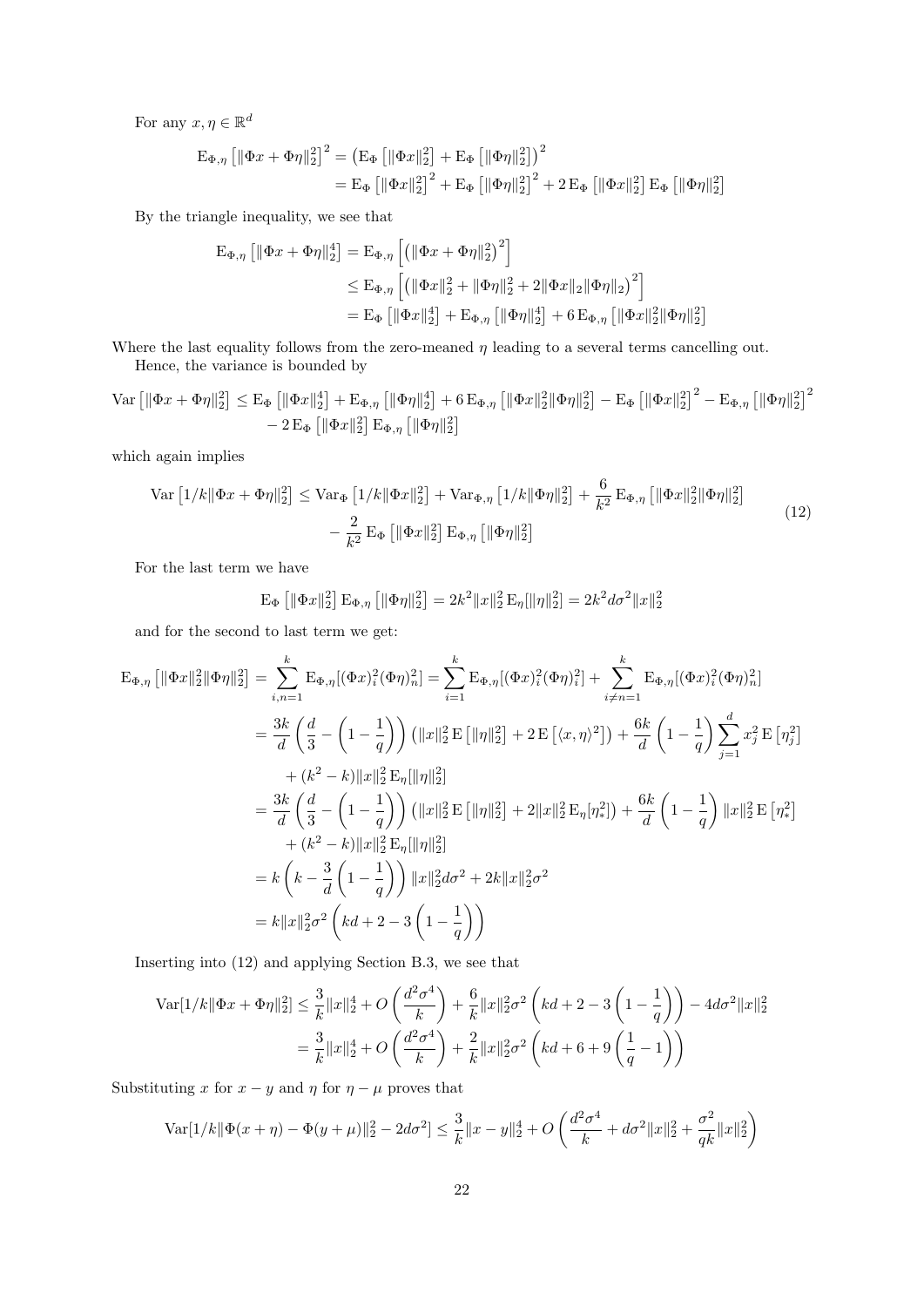Recalling that  $q = \min \left\{ \Theta\left(\frac{\log k}{d}\right), 1 \right\}$  we get

$$
\frac{3}{k}||x-y||_2^4 + O\left(\frac{d^2\sigma^4}{k} + d\sigma^2 ||x||_2^2\right)
$$

concluding the proof.

# D Omitted Proofs for SJLT

## D.1 Proof of SJLT Satisfying LPP

Lemma 9. The SJLT as described above satisfy LPP from Definition 4.

*Proof.* We show the result here for the c)-construction. A similar proof shows the result for the  $b$ )construction.

$$
\begin{split} \mathbf{E}_{S} \left[ \|Sx\|_{2}^{2} \right] &= \mathbf{E}_{S} \left[ \sum_{i=1}^{k/s} \sum_{r=1}^{s} (Sx)_{(i,r)}^{2} \right] = \frac{1}{s} \mathbf{E}_{h,\varphi} \left[ \sum_{i=1}^{k/s} \sum_{r=1}^{s} \left( \sum_{j=1}^{d} \varphi_{r}(j) \xi_{ri}(j) x_{j} \right)^{2} \right] \\ &= \frac{1}{s} \mathbf{E}_{S} \left[ \sum_{i=1}^{k/s} \sum_{r=1}^{s} \sum_{j,\ell=1}^{d} \varphi_{r}(j) \varphi_{r}(\ell) \xi_{ri}(j) \xi_{ri}(\ell) x_{j} x_{\ell} \right] \\ &= \frac{1}{s} \sum_{j=1}^{d} x_{j}^{2} \sum_{i=1}^{k/s} \sum_{r=1}^{s} \mathbf{E}_{h} \left[ \xi_{ri}(j) \right] = \|x\|_{2}^{2} \end{split}
$$

because  $\varphi_r(j)$  and  $\varphi_r(\ell)$  are independent for  $j \neq \ell$  and  $\mathbb{E}_{\varphi}[\varphi_r(j)] = 0$ .

 $\Box$ 

## D.2 Proof of Variance of (non-private) SJLT

The following lemma will be useful throughout this appendix. The proof is immediate from the definition of ξ.

### Lemma 13.

$$
E_{\xi}[\xi_{ri}(j)\xi_{tn}(\ell)] = \begin{cases} E_{\xi}[\xi_{ri}(j)] E_{\xi}[\xi_{tn}(\ell)], & j \neq \ell \\ E_{\xi}[\xi_{ri}(j)^{2}], & r = t, i = n, j = \ell \\ E_{\xi}[\xi_{ri}(j)] E_{\xi}[\xi_{ti}(j)], & r \neq t, i = n, j = \ell \\ 0, & r = t, i \neq n, j = \ell \\ E_{\xi}[\xi_{ri}(j)] E_{\xi}[\xi_{tn}(j)], & r \neq t, i \neq n, j = \ell \\ s/k, & r = t, i = n, j = \ell \\ s^{2}/k^{2}, & r \neq t, i = n, j = \ell \\ 0, & r = t, i \neq n, j = \ell \\ s^{2}/k^{2}, & r \neq t, i \neq n, j = \ell \end{cases}
$$

where we recalled that

$$
h_r(j) = i \wedge h_r(j) = n, \qquad \Leftrightarrow \qquad i = n.
$$

We now prove Lemma 10. We state it here for convenience.

**Lemma 10.** Let  $x, y \in \mathbb{R}^d$  and let S be the SJLT as described above. Then

$$
\text{Var}\left[\|Sx - Sy\|_2^2\right] \le \frac{2}{k} \|x - y\|_2^4.
$$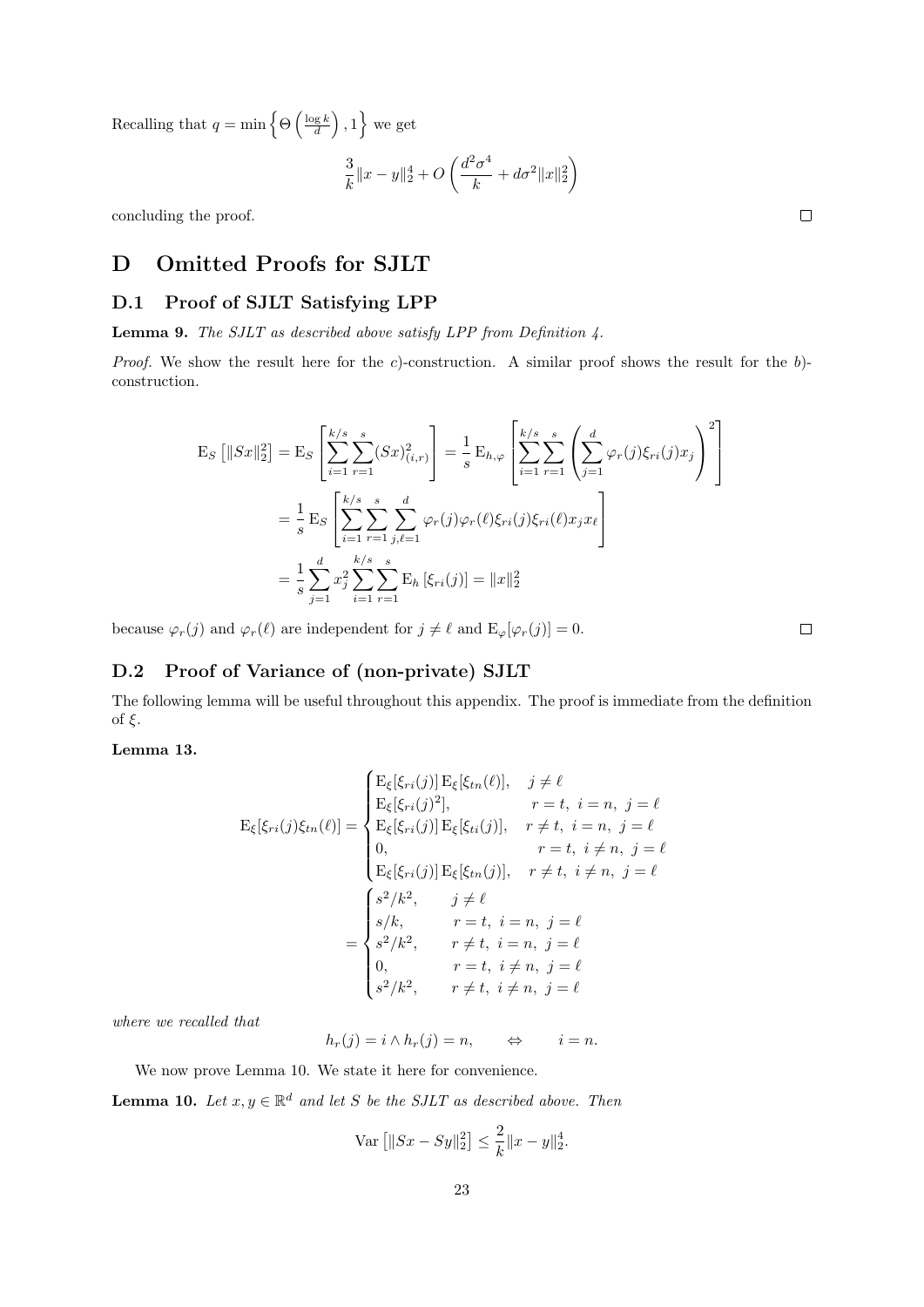Proof. Throughout the proof, we will apply Lemma 13 without further comment. By linearity of S and since S satisfies LPP, it is sufficient to show that for  $x \in \mathbb{R}^d$ 

$$
\text{Var}\left[\|Sx\|_2^2\right] = \text{E}_S\left[\|Sx\|_2^4\right] - \left(\text{E}_S\left[\|Sx\|_2^2\right]\right)^2 = \text{E}_S\left[\|Sx\|_2^4\right] - \|x\|_2^4 \le \frac{2}{k} \|x\|_2^4.
$$

We will consider the first term:

$$
E_S [||Sx||_2^4] = E_S \left[ \left( \sum_{i=1}^{k/s} \sum_{r=1}^s (Sx)_{(i,r)}^2 \right)^2 \right] = E_S \left[ \left( \sum_{i=1}^{k/s} \sum_{r=1}^s \left( \sum_{j=1}^d \frac{1}{\sqrt{s}} x_j \varphi_r(j) \xi_{ri}(j) \right)^2 \right)^2 \right]
$$
  

$$
= \frac{1}{s^2} E_S \left[ \left( \sum_{i=1}^{k/s} \sum_{r=1}^s \sum_{j,\ell=1}^d x_j x_\ell \varphi_r(j) \varphi_r(\ell) \xi_{ri}(j) \xi_{ri}(\ell) \right)^2 \right]
$$
(13)

Letting

$$
a = \sum_{i=1}^{k/s} \sum_{r=1}^{s} \sum_{j=1}^{d} x_j^2 \xi_{ri}(j)
$$

and

$$
b = \sum_{i=1}^{k/s} \sum_{r=1}^{s} \sum_{j \neq \ell} x_j x_{\ell} \varphi_r(j) \varphi_r(\ell) \xi_{ri}(j) \xi_{ri}(\ell).
$$

we can express (13) as

$$
\frac{1}{s^2} \mathcal{E}_S \left[ (a+b)^2 \right] = \frac{1}{s^2} \mathcal{E}_S \left[ a^2 + b^2 + 2ab \right] \tag{14}
$$

The proofs of the following claims are straightforward but tedious and thus we leave them out here. They can be found in Appendix D.2.1.

$$
E_S [a^2] = s^2 ||x||_2^4.
$$
  

$$
E_S [b^2] = \frac{2s^2}{k} (||x||_2^4 - ||x||_4^4).
$$
  

$$
2 E_S [ab] = 0
$$

Inserting Claims D.2-D.2 into (14), we conclude that

$$
\mathcal{E}_S\left[\|Sx\|_2^4\right] = \|x\|_2^4 + \frac{2}{k}\left(\|x\|_2^4 - \|x\|_4^4\right)
$$

finally proving that

$$
\operatorname{Var} \left[ \|Sx\|_2^2 \right] = \frac{2}{k} \left( \|x\|_2^4 - \|x\|_4^4 \right) \le \frac{2}{k} \|x\|_2^4.
$$

 $\Box$ 

#### D.2.1 Proof of Claims

Throughout this section, we apply Lemma 13 repeatedly without further comment.

$$
E_S [a^2] = s^2 ||x||_2^4.
$$